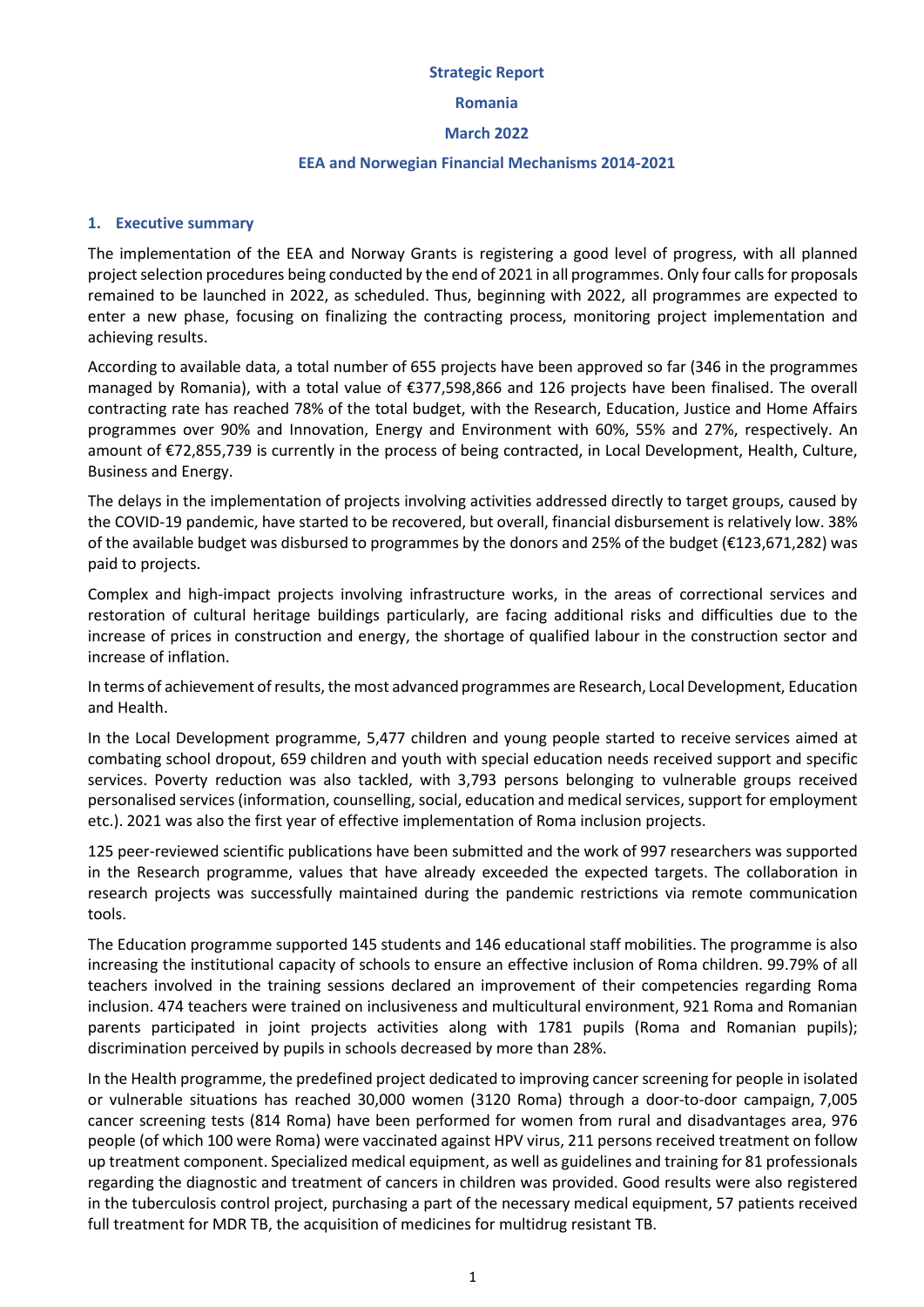Contemporary cultural activities, restoration of cultural artifacts and exhibitions, with strong bilateral dimensions, were supported in the Culture programme, during a very difficult period for the cultural sector in Romania. 4,688 people attended cultural activities, 16 SMEs in the cultural field received support and 19 contemporary art activities were conducted.

The programme with the highest risk remains Environment, which has achieved very limited progress in the last year, despite previous signs that delays are on track to be recovered. The project selection process and contracting rate are at a very low level. The predefined project LAKI-III (€5,000,000 budget) is also facing major risks, with the main procurement procedure not yet finalized. As such, a decision on relocation of funds from this programme should be considered this year.

A relative low level of contracting is also registered in the Energy and Innovation programmes.

The implementation of the Fund for Bilateral Relations was also limited due to the pandemic, but is expected to pick-up, with activities already underway, as travel restrictions have, for the moment, been lifted.

Despite the travel restrictions, the cooperation with the Donor Programme Partners and International Partners Organisations was good in all Programmes, as they participated in all aspects of Programmes implementation and in regular online Cooperation Committees, technical and Selection Committees meetings. 178 projects under the Programmes managed by Romania are implemented in bilateral partnerships.

The implementation of the EEA and Norway Grants in Romania continued to be affected by the COVID-19 pandemic in 2021. As elsewhere in Europe, the beginning of 2022 brought a decrease in the number of severe cases and, beginning with March, the lifting of restrictions and protection measures.

The Russian invasion and military conflict in neighbouring Ukraine, which began on 24 February 2022, and the associated refugee crisis, represent a great challenge for the Romanian emergency situations, immigrations, border and social assistance institutions, as well as for the NGOs active in providing aid for the hundreds of thousands of Ukrainian refugees passing through or applying for asylum in Romania. The human, social and economic consequences will be significant for the short and medium term.

Due to the persisting difficulties caused by the COVID-19 pandemic, the crisis in Ukraine and increased economic and security uncertainties, the effective implementation of the Grants in the remining time is under significant risk. Thus, following a detailed analysis with the Programme Operators, an extension of time in certain programmes will be proposed to the donors. To be noted that the European Commission is also considering a proposal to extend with 1 year the eligibility and implementation period for the 2014-2020 EU Funds.

### **2. Political, economic and social context**

According to the EC's winter economic forecast, Romania's economy is expected to have grown by 6.3% in 2021. However, towards the end of the year, the growth trend declined due to supply restrictions, a new COVID infection wave and inflation. The GDP is expected to rise further by 4.2 % in 2022 and 4.5% in 2023.

To be noted that the forecasts above were done before the war in Ukraine. The global and regional economic crisis provoked by Russia's invasion of Ukraine is expected to cause severe disruptions in agriculture products supply, the global supply chain, energy prices and increased inflation.

The increase in energy prices led to a monthly inflation of 6.7% in December 2021 and an average inflation of 4.1% in 2021. Prices are expected to rise further in 2022 due to high energy prices. Food prices are also expected to increase due to higher prices and lower supply of fertilizer. Prices of construction materials have also recorded record increases. Average annual inflation is set to rise to 5.3% in 2022.

In 2021, the EU set up the Recovery and Resilience Facility, as response to the COVID-19 crisis, to foster green and digital transitions in the member states, and to strengthen economic and social resilience and the cohesion. Under the RRF, Romania is set to receive €14.2 billion in grants and €14.9 billion in loans, to support the implementation of the investments and reforms outlined in the recovery and resilience plan, endorsed by the EC in September 2021. The NRRP comprises a wide array of measures, from transport infrastructure, building renovations and reforestation to pension system reform, administration reform and digitalization. The limited period allowed for implementation (until 2024) and lack of administrative capacity represents a significant risk for the actual use of the funds and implementation of this plan.

On the other hand, the negotiations between Romania and the European Commission for the 2021-2027 EU Cohesion Policy Operational Programmes are still ongoing. The programmes are set to provide financial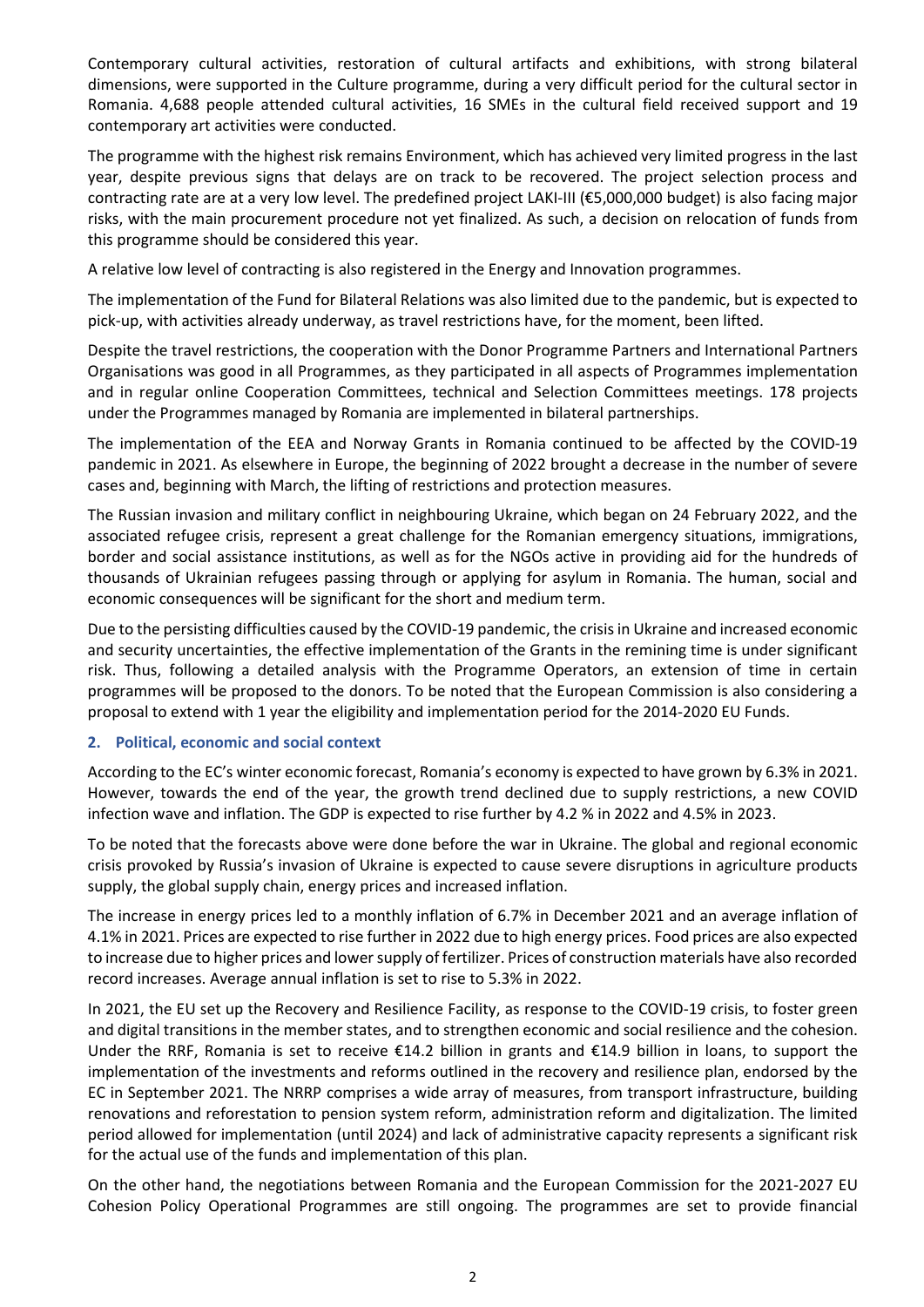assistance in amount of €31.3 billion for innovation, infrastructure, environment protection, public health, education, employment, social inclusion and urban development.

The current financial allocation from the 2014-2020 EU Cohesion funds for Romania amounts to €26.8 billion. The current absorption rate is at 53.52%. At the start of 2022, the EC is considering a proposal to extend by 1 year the eligibility and implementation period for the 2014-2020 Funds, in response to persisting difficulties caused by the COVID-19 pandemic and the crisis in Ukraine.

The last part of 2021 was marked by a prolonged political crisis. Following the legislative elections held in December 2020, a three-party centre-right coalition, formed a government. In September 2021, a conflict broke out between the two main parties of the coalition, USRPLUS and PNL, on the subject of judicial reform and a governmental funding programme for local authorities. It led to a non-confidence vote in Parliament, the resignation of USRPLUS ministers and two non-confidence votes on different proposals to form a minority government. The crisis ended in late November with a new configuration of a governing coalition between the liberal PNL, the social-democrats PSD and the Hungarian minority party UDMR and a new cabinet led by a former army general.

Regional disparities in Romania continue to be the highest in the EU. Significant gaps across regions persist in investment, productivity, competitiveness and employment. At national level, the high level of poverty and the limited access of vulnerable people to social and public services remain critical problems in Romania, which worsened during the pandemic.

Life expectancy in Romania is among the lowest in Europe, and the COVID-19 pandemic reversed some of the gains made since 2000. The pandemic has highlighted the importance of strengthening primary care, preventive services and public health, in a health system currently heavily reliant on inpatient care. Health workforce shortages and high out-of-pocket spending are key barriers to access. The COVID-19 pandemic stimulated the creation of several electronic information systems to manage overstretched health resources better, and these may offer avenues to future health system strengthening

Romania had the highest percentage of children at risk of poverty or social exclusion in the EU in 2020 (41.5%), according to Eurostat data while the EU average stands at 24.2%. Following the onset of the COVID-19 pandemic, the situation of children and young people already at risk has deteriorated, especially in terms of access to education. According to the FRA report *[FRANET National contribution to the Fundamental Rights Report 2021 -](https://fra.europa.eu/sites/default/files/fra_uploads/frr2021_romania-frr2021_en.pdf) [Romania](https://fra.europa.eu/sites/default/files/fra_uploads/frr2021_romania-frr2021_en.pdf)*, the closure of schools and the decision to continue education through distance learning over the internet left approximately 900,000 students (32% of the total number of students) in pre-university education system with little or no access to education. In this context, preventing and combating early school leaving and fostering an inclusive approach in education, by supporting rural pupils and disadvantaged groups are major objectives of the National Reform Programme 2021.

As stated in the 2021-2027 *National Strategy on Social Inclusion and Poverty Combating*, Romania aims to reduce the number of people at risk of poverty or social exclusion by at least 7% by 2027, compared to 2020, as well as strengthening the national social assistance system to ensure the access of all categories of vulnerable people to efficient and quality social services*.*

The healthcare system is not effective in improving neither accessibility nor the health of the population. Preventive, outpatient and community-based care remain under-financed and not covered by sufficiently targeted public policy measures. The health status of the population remains below the EU average. Total healthcare spending is low and focused on inpatient care. Population ageing and migration are putting increasing pressure on the sustainability of the healthcare system. Since the beginning of 2020, actions to combat the effects of the COVID-19 pandemic on the health system have been taken. The implementation of reform measures, focusing in particular on increasing the access of people to quality medical services, the financial sustainability of the health system, upgrading of health and healthcare infrastructures at regional level, as well as the reduction of morbidity and mortality through communicable and noncommunicable diseases has continued.

The education system continues to face significant challenges in terms of quality and inclusiveness. Romania is one of the countries with the highest share of low achievers among 15-year-olds in all three areas tested under the OECD Programme for International Student Assessment (PISA) and results have worsened since 2015. The mean score of pupils in all three domains is over 60 points below the EU average, the equivalent of one-and-ahalf years of schooling. Persistent lower attainment levels are reported in rural and economically deprived areas including those with a high Roma population. In general, poorer students are more likely to receive a lower quality education (World Bank, 2018). Similarly, only 4% of new university entrants have parents with low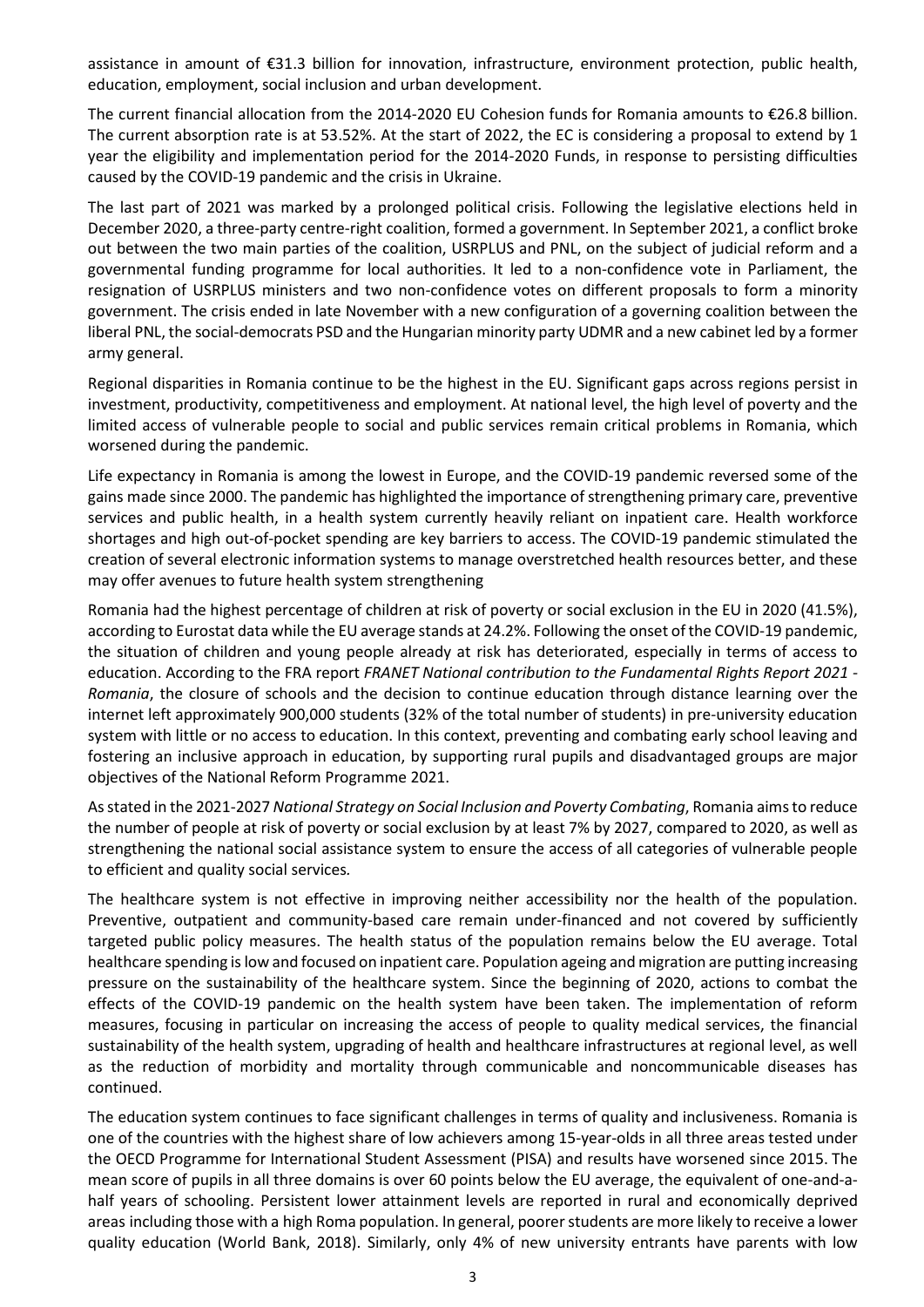educational attainment (European Commission, 2018c). In 2016, the Ministry of Education issued a document banning school segregation, but adopted the methodology only in 2020, and the implementation of planned actions has been delayed.

The country continues to have one of the lowest levels of public and private expenditure on research and development in the EU, negatively affecting scientific quality and the diffusion of technology amongst firms. Increasing R&D investment and quality and supporting innovative firms remain important challenges. Romania's weak research and innovation performance hampers the transition towards a knowledge-based economy.

### **3. Effects of the Grants**

# **3.1.Reducing social and economic disparities**

The EEA and Norway Grants 2014-2021 in Romania are deemed to contribute to the objective of economic and social cohesion within the EEA, through the implementation of the programmes and projects and reaching the set outputs and outcomes.

Moreover, the general goal of reducing social and economic disparities should be assessed in the context of Romania's position within the EU, lagging behind in terms of socio-economic development and with growing internal regional disparities, as revealed by relevant studies and statistical indicators. The COVID-19 pandemic has continued to cause the widening of inequality and disparities, in access to education, health and social protection.

The majority of projects are in the early stages of implementation and an estimation of their effects at this time is not feasible. As projects are starting to deliver tangible results in all areas, the benefits for local communities as well as wider national effects will become apparent and expected to deliver long-term social and economic benefits.

# **3.2.Strengthening bilateral relations with donor state entities**

During the reporting period, the programmes continued to be affected by the covid-19 pandemic and the bilateral aspect within the programmes, as well, thus, so far, the progress in the achievement of the bilateral objectives is still limited.

However, both the Programme Operators and Donor Programme Partners tried to find solution to lessen the negative impact of the restriction imposed by the pandemic, most of the Programme-level activities being suitable to be conducted online such as matchmaking seminars, cooperation committees, selection committees.

196 projects with donor partners, of the 445 projects signed on all programmes less the Active Citizens Fund, are currently in implementation. Projects in justice - especially correctional services and domestic violence, home affairs - police cooperation, research, education, culture and health have strong bilateral presence at project level.

The cooperation with Donor partners continued in projects, using remote technologies, where possible.

Despite the challenging context and even with the travel restrictions imposed by the governments, the bilateral relations at project level strengthened in some cases. One such example is the cooperation between the Romanian National Heritage Institute and the Norwegian Crafts Institute. Within the project "In-Herit: National Centre for Information and Promotion of Cultural Heritage", the project partners strengthened the bilateral cooperation through joint organization of an online conference, debating, among others, UNESCO registration and best practices of enhancement of intangible heritage, along with a parallel between the traditional Romanian garment ("ia") and the Norwegian folk costume. The relationships between the two organizations strengthened even more through the visit of the Norwegian partners in Romania in 2021.

Another successful story regarding the bilateral cooperation was related to RO-CULTURE – "When ContempArt helps Social!", which is a cultural and social project organized by Semper Musica Association Romania in partnership with Zebel Design Fishbain, a cultural Norwegian company. The project aimed to mobilize 15 contemporary artists from Romania and Norway in designing 15 contemporary art creations. By the end of 2021, the project partners managed to select the artists from both countries and their online discussion was enjoyed by more than 70 people. The artists shared ideas about their artistic creations with the theme of AIDS and pictures of their works in progress.

The €31 million project Correctional, as well as the three other projects in the field of correctional services is based on bilateral transfer of knowledge. The project is built on the Norwegian "seamless principle" and it envisages its translation in the Romanian correctional system. To this end, the Romanian and Norwegian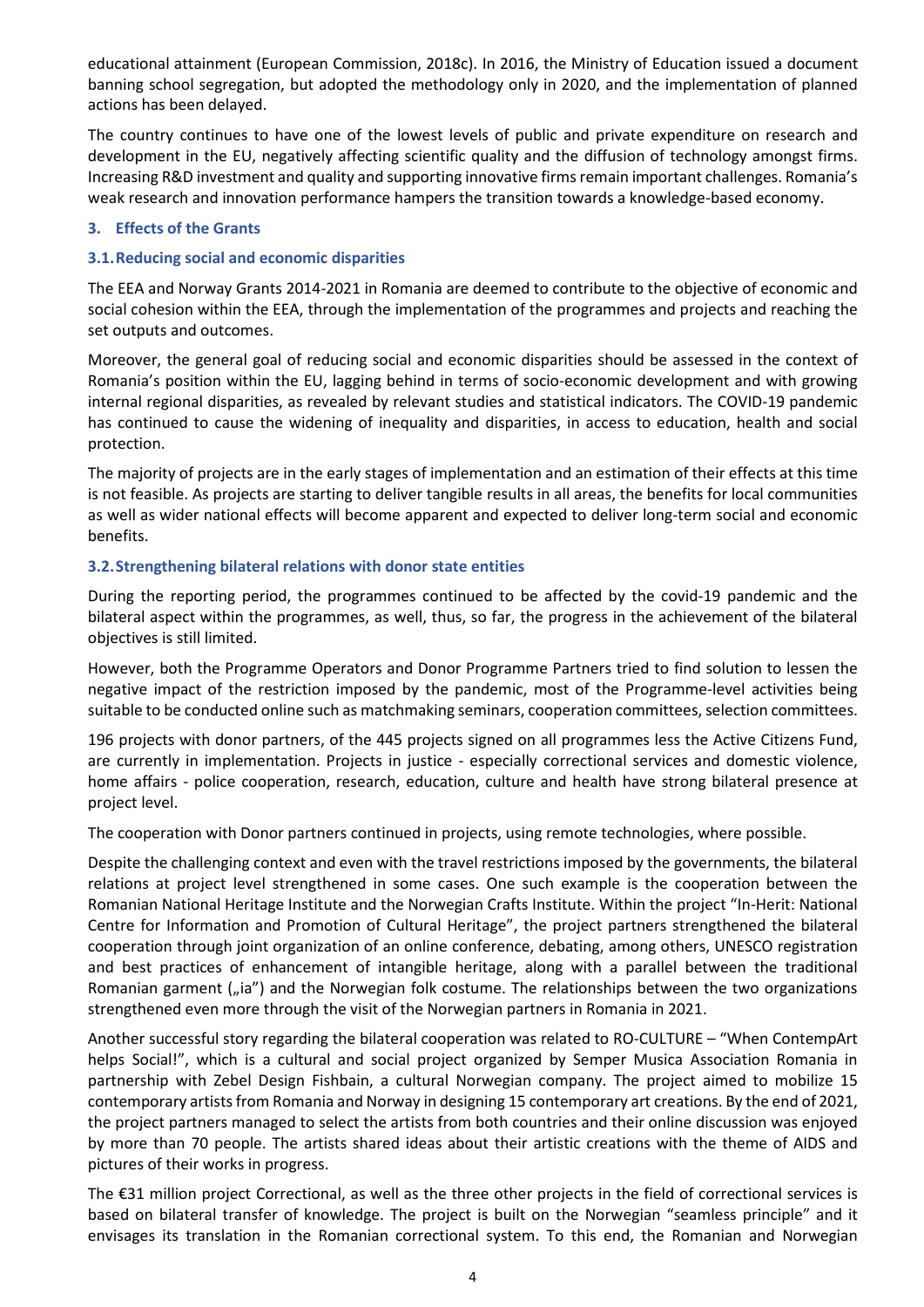partners are working closely together in order to assess the current situation in Romania and to develop a new and more suitable approach to the reintegration process of convicted persons.

Under the Fund for Bilateral Relations, following a positive decision of the JCBF, the open call for bilateral initiatives in the context of *Timișoara European Capital of Culture 2023* (postponed from 2021) has been relaunched with an increased budget of €2,000,000 on 17 March 2021. The relaunch generated a lot of interest and has been widely disseminated in the online press and social media. The call was open until 21<sup>st</sup> of December 2021. 33 initiatives were received within the call and all of the applications have partners (one of them was submitted with an Icelandic partner, therefore was rejected since, based on the corrigendum to the call, only the Initiatives with Norwegian partners are eligible). The total budget of the received applications is €2.800.000.

The initiative *Geopolitics and Russian force projection: Arctic and Black Sea* (FLANKS) has contributed to improving knowledge about the security challenges faced by Norway and Romania in their respective regions by publishing a series of publications that offer comprehensive national perspectives on the regional security dynamics in Northern and Southern Europe and by disseminating these results in public events and through online channels [\(https://www.newstrategycenter.ro/research/security-challenges-in-northern-and-southern](https://www.newstrategycenter.ro/research/security-challenges-in-northern-and-southern-europe-flanks/)[europe-flanks/\)](https://www.newstrategycenter.ro/research/security-challenges-in-northern-and-southern-europe-flanks/)

The initiative *Romanian–Icelandic research cooperation on democracy, memory politics and post-crisis*  reconstruction, to be implemented beginning with May 2022 by the University of Iceland's EDDA Research Centre and the Romanian partners (Babes Bolyai University in Cluj Napoca and the Ratiu Democracy Centre), will explore the state of the liberal democratic order in Romania and Iceland from various political, social and historical perspectives.

### **4. Status of Programmes**

#### **Education**

The Programme is registering a good level of progress, with a 93% contracting rate, 56% payments to projects, 180 projects signed and 56 already finalized. By the end of 2021 the last planned calls were launched (except for the last call for Outcome 1, which was scheduled for 2022).

However, the Programme faced significant challenges due to the COVID-19 pandemic. Many of the projects` activities that were scheduled by end of 2021 could not be organised (or they were moved in the online environment) and many of the mobilities were cancelled or postponed for 2022. Most of the transnational mobilities (e.g. students, staff) were cancelled, postponed or interrupted in this period, some of the face-to-face activities in cooperation projects were postponed and some were undertaken online. Many contract projects were extended, to allow to accomplish all the planned activities. In addition, in dealing with the effects of the Covid19 pandemic, especially on mobility projects, the Erasmus+ Programme principles were applied (e.g.: Guidelines on how to treat the force majeure cases, allowing blended virtual and physical mobilities).

Also, the difficulties regarding the VET component still remains. 10 projects were approved following the 2019 Call but none of them had a VET school from a Donor state as a partner. The low interest of the VET schools from Donor States to involve in international cooperation with Romanian VET schools, was partially explained by the pandemic context but also by the fact that, for example, in Norway the VET schools do not have a clear obligation from the Ministry of Education to focus on internationalization (as the universities have).

In terms of results achieve, in the mobility projects in higher education (Outcome 1), 145 students and 146 staff mobilities were realised in total from the beginning of the Programme (outgoing or incoming), out of which 59 students mobilities and 21 staff mobilities in 2021. In most of the mobility projects the duration was extended in order to undertake the planned mobilities once the travel restrictions will end. 97% of the staff involved in mobilities (both outgoing and incoming) declared that they had improved their skills /competences in their field as a result of the mobility.

In the field of cooperation projects in higher education (Outcome 2), 20 projects were approved by now, as a result of the 4 calls. Until the end of 2021 only 6 projects were finalised. 13 joint articles were submitted to peer review publications, 23 joint intellectual outputs were produced, 16 joint events were organised in the framework of the finalized projects, with the participation of 397 students and staff.

For the School Education field (outcome 3) 7 final reports were received. 48 mobilities were realized in 2021, 170 mobilities in total, 49% of the number of foreseen. For the VET field (outcome 4), due to the pandemic, the projects approved in the 2019 call for proposals started their implementation in 2021.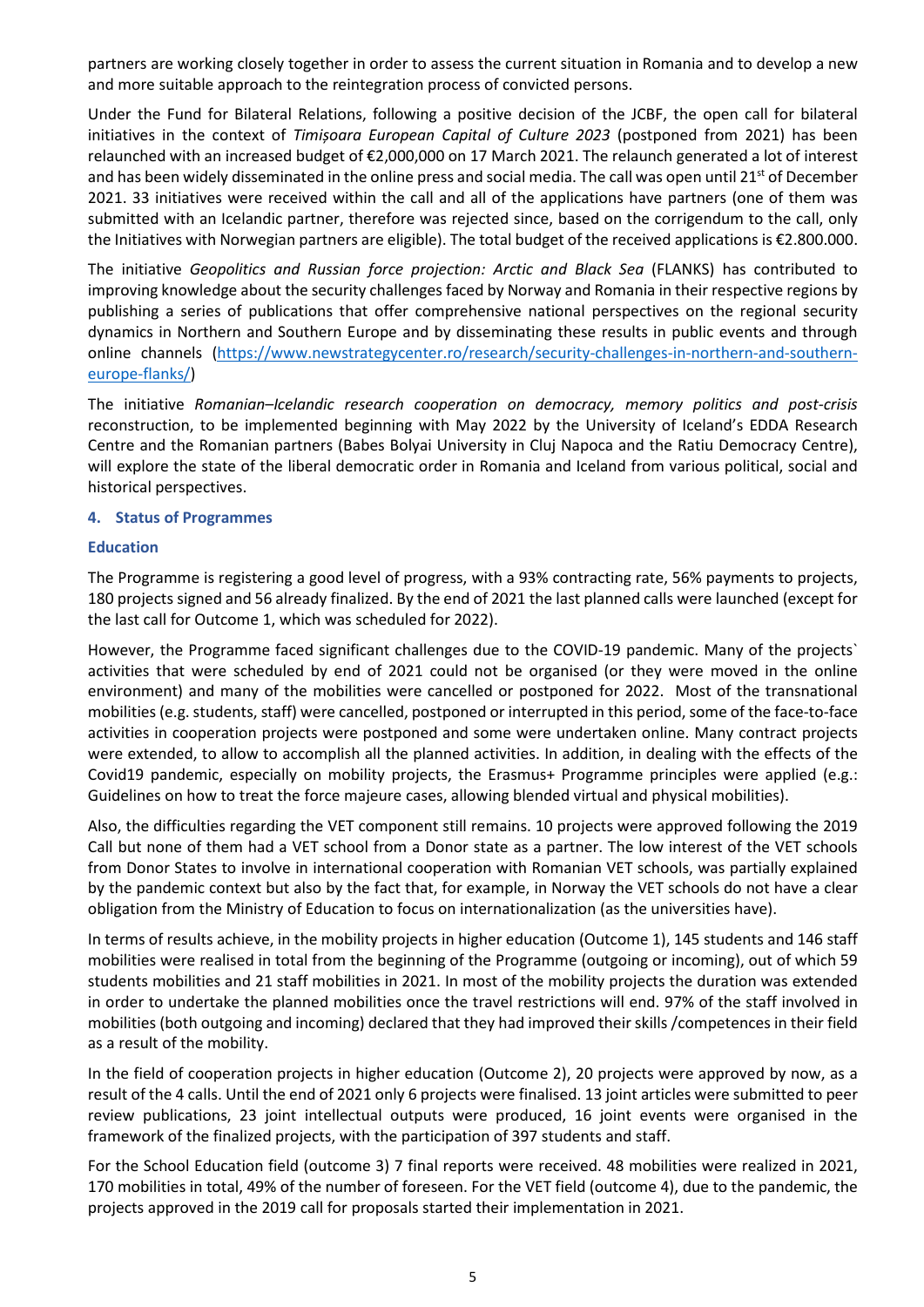In the Roma component, 99.79% of all the teachers involved in the training sessions declared an improvement of their competencies regarding Roma inclusion. 474 teachers were trained on inclusiveness and multicultural environment, 921 Roma and Romanian parents participated in joint projects activities along with 1781 of pupils (Roma and Romanian pupils); discrimination perceived by pupils in schools decreased by more than 28% (bigger than the target set at 15%).

# **Research**

The programme is very advanced. All 42 collaborative projects selected have been contracted with a total budget of €51,572,636 and are in the implementation phase. The progress and results achieved so far by the Programme are very good.

A good level of financial implementation has also been registered. The value of the transfers to projects during 2021 amounted more than €17 million grant and public contribution.

In general, there were few concerns regarding the impact of the COVID-19 pandemic on the implementation of the projects such as: the reduced number of travel and meetings between partners (including participation at international conferences), reduced capacity to perform certain tasks as experiments especially in hospitals, delays in procurement of equipment or materials for laboratory activities, the way of interaction between partners, dramatically reduce of activities at Norwegian partners due to the lockdown situation declared for a long time. The effects of the pandemic on the programme and projects were minimal.

With the full support of the Programme Operator (regular meetings online, emails exchanges or monitoring visits together with representatives from the Norwegian donor programme partner) almost all of the projects managed to continue their activities as initially set and with no significant delays. Also, the extensively use of ITC technology, such as for annual reporting process or reporting of indicators, allowed for an efficient and permanent relation between Programme Operator and Project Promoters.

Important steps have been made in achieving the Programme targets. The number of peer-reviewed scientific publications submitted indicator has already been exceeded with 25% (a number of 125 scientific publications reported vs 100 as indicator). Also, the number of joint peer-reviewed scientific publications increased to 35 out of 50 as a result of the strengthening of scientific collaboration between partners.

The number of jobs created and number of researchers supported indicators was also bigger than expected – 79 out of 80 targeted representing newly jobs created within the 42 projects financed under both calls. Also, the number of researchers supported significantly exceeded the target value (917 vs. 650) due to large research teams in the 42 projects financed and the gender balance is fully respected (out of 917 researchers 447 are women and 470 men). Overall, the number of researchers supported has been already reached.

One of the objectives of the Research Programme is to prepare the Project Promoters, project partners and researchers for further research cooperation and to contribute to the development of the European Research Area. As a result of the development and strengthening of the partnerships created within the research projects funded so far, in terms of applications for further funding, there are already 7 applications submitted for different funding sources, 2 under EEA grants and 5 under Norway grants. 6 applications have been submitted under EU funding source and one under National source. The applications have been submitted mostly at European level (HORIZON – RIA, ERA-NET NEURON JTC-2021, HORIZON 2020 ATTRACT PHASE 2, EURONANOMED – Joint Transnational Call for Proposals (JTC2021) for "European Innovative Research & Technological Development Projects in Nanomedicine").

There is also a good start in applications for Intellectual Property Protection. Until now, there is one application submitted by the National Institute for Research and Development in Microtechnologies, as partner in a project funded under EEA Call 2018.

### **Local Development**

The programme is registering a very good level of progress, being in an advanced phase of implementation and delivering results. All 7 open calls were conducted and closed, 67% of the budget was contracted, 79 projects were signed and 8 finalized. All 3 pre-defined projects included in the Programme are currently under implementation with consistent interventions in the fields of education and good governance.

In terms of disbursement, for some of the projects under implementation, the restrictions caused by the COVID-19 crisis resulted in postponement of some activities (especially the ones involving target groups) and, as a consequence, in lower need for funds. However, this situation will change as soon as projects already find alternative solutions and expenses shall increase gradually.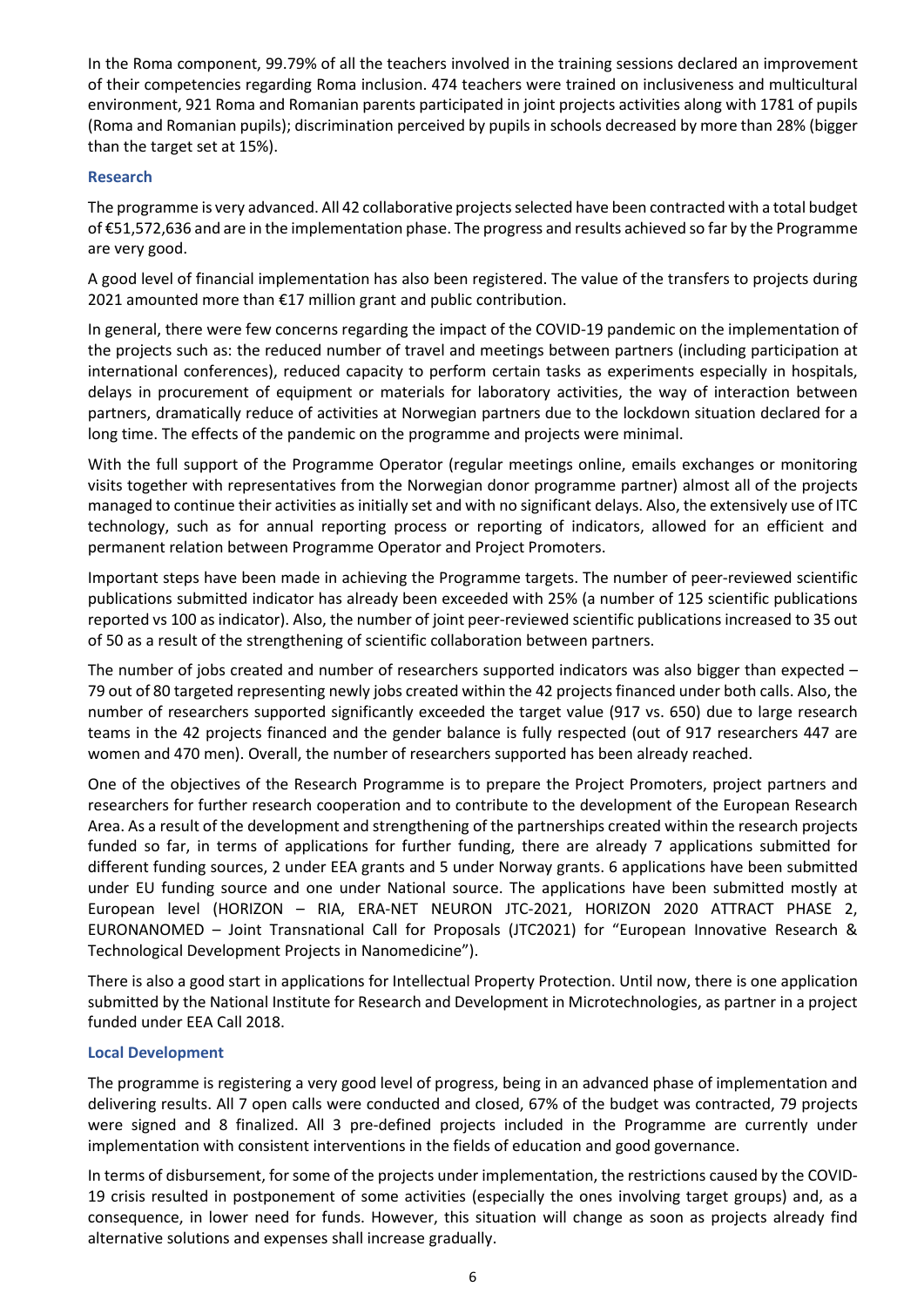Under the Children and Youth at Risk area, out of the 10,500 children and youth at risk of early-school leaving targeted by the Programme, more than half (5,477 - about 52%) already started to receive services by the end of 2021. Significant progress was also made in providing support to children and youth with special education needs: out of the 1,500 targeted by the Programme, 659 (about 44%) starting to benefit of specific services by the end of 2021. On the other hand, under the Local Development and Poverty Reduction area, about a quarter (3,793 out of the 15,000) of the persons belonging to vulnerable groups targeted by the Programme received personalised services (information, counselling, social, education and medical services, support for employment etc.).

In Roma inclusion projects, specific tools/methodologies were put in place in most of the projects and Roma people from 14 counties, belonging to vulnerable groups, had benefited from services through the funded activities. As such, 569 (7.6% of the total of 7,500 Roma targeted by the Programme) received educational services, 38 (0.8% of the total of 4,500) received integrated services and another 22 (2.8% of the total of 800) benefited from health services. Two awareness campaigns on Roma inclusion were carried out in 2021, reaching 1,671 people, of which 597 Roma, while 160 representatives of Roma communities benefited from empowerment measures, 5 Roma experts and leaders being also trained to defend Roma rights. Under the second round of the same call, launched in January 2021, 8 projects were contracted, in December 2021.

Under the restricted call (no. 3) on poverty reduction, 3 projects of €9.75 million are under implementation, promoted by Salvation Army Romania, Inter-Community Development Association Cluj Metropolitan Area and UNICEF. The contracted projects total. The project promoted by UNICEF was contracted at the end of May 2021. In 2021 more than 2.000 children from Bacău and Brașov counties had access to the minimum package of services as a result of the outreach work performed by the community teams. Five in depth situation analysis were performed at the level of each integrated community centres, so that real time priorities are at the provision of specialized services.

Under the open call (no. 4) "Local Development", 13 projects have been contracted (of which 7 from the reserve list). The budget of the projects under implementation is €16,455,625.

A third round of the call under SGS2 – *Access to financing* has been launched in April 2021 and 15 projects will be financed in amount of €429,815. The projects aim at elaborating technical documentation necessary for investments in educational, road, bridges and medical infrastructure and 8 projects contracted under 2019 call have already been completed during 2020. The other 9, contracted under 2020 call, in implementation in 2021, are going to be finalised in early 2022. 7 projects reported that the documentation elaborated within the Programme has been already submitted for approval for additional funds (national/ EU structural funds).

The open call for project proposals (no.5) "Human Rights – national implementation" was launched in January 2021 (allocated amount - 8,868,529 euro). Out of the 18 applications received, 5 were approved for financing and contracted, by the end of 2021. No reserve list could be set up under this call. The contracted projects total 5,649,994 euro. The unused funds were reallocated to the call no.1 on Roma inclusion, in order to finance 4 projects from the reserve list.

The predefined project promoted by UNICEF was contracted at the end of May 2021. According to the data provided by the PP upon request (interim report not yet processed), in 2021 more than 2,000 children from Bacău and Brașov counties had access to the minimum package of services as a result of the outreach work performed by the community teams. Five in depth situation analysis were performed at the level of each integrated community centres, so that real time priorities are at the provision of specialized services. With the development of the Child Friendly City Initiative (CFCI) Index, significant progress was also done for the development of the national framework promoting for the first time in Romania the CFCI concept.

The predefined project "Improving access and quality of services to citizens – transparent, responsible and accountable local public administration" is in its third year of implementation. Even though during 2021 the COVID-19 pandemics continued to raise concerns, the activities continued. 24 training sessions were reported as held and 529 elected official and civil servants were trained on the main topics of the project. Also, two study visits in Norway were organized in 2021 (29 representatives from the Romanian communes participated), but some had to be postponed.

In terms of disbursement, for some of the projects under implementation, the restrictions caused by the COVID-19 crisis resulted in postponement of some activities (especially the ones involving target groups) and, as a consequence, in lower need for funds. PO was in the position to release smaller tranches than planned.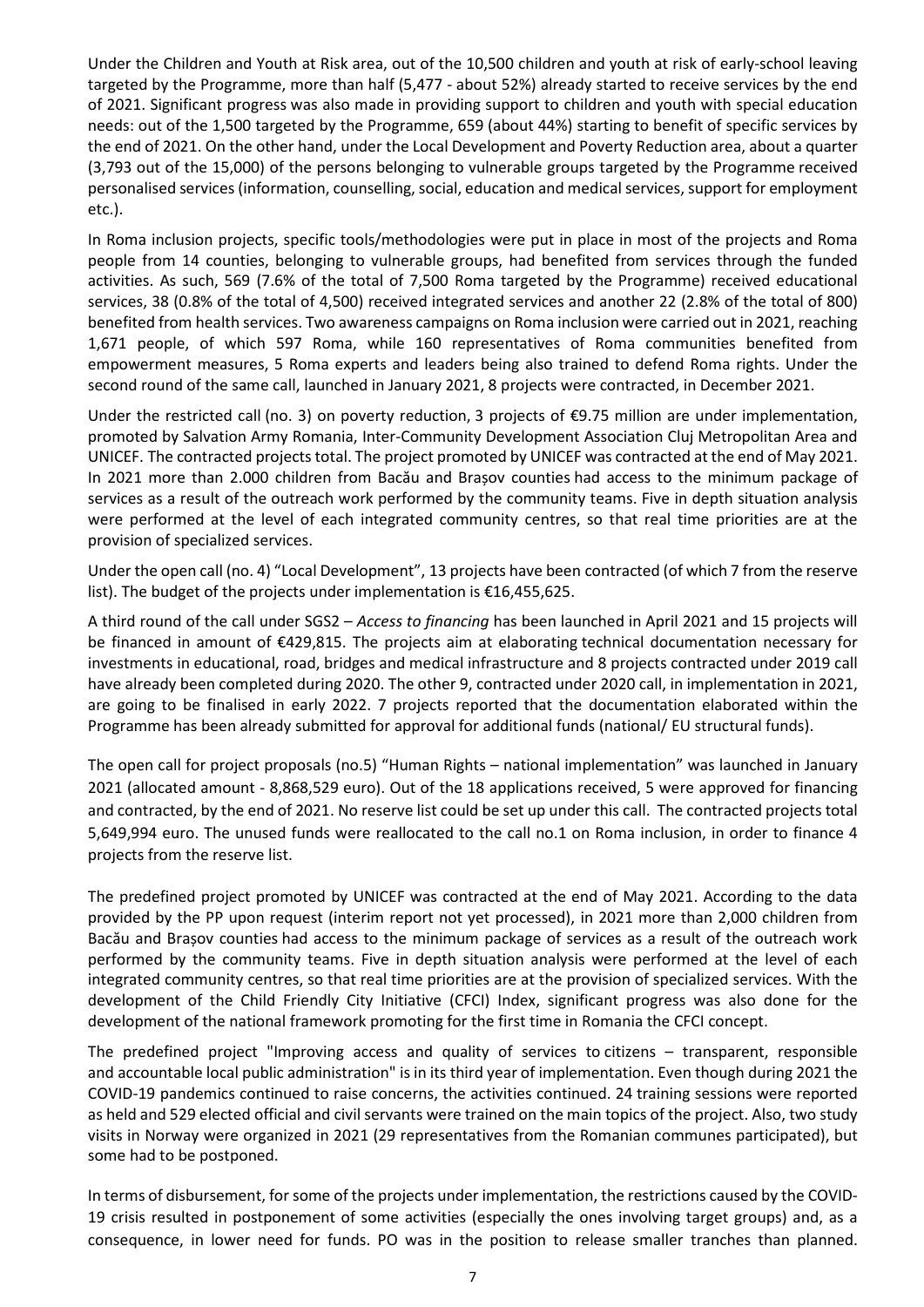However, this situation will change as soon as projects already find alternative solutions and expenses shall increase gradually.

In line with the specific provision included in the MoU for EEA Financial Mechanism 2014-2021 (establishing a minimum allocation of €15 million to programme area Roma Inclusion and Empowerment), the PO addressed this by designing an intervention targeting two levels of projects, small projects for local PPs (small grant scheme SGS 1 – "Priority Interventions" and big, regional or national projects, for more systemic interventions (the open call "Enhancing Roma Inclusion and Empowerment". 2021 was the first year of effective implementation of Roma inclusion projects funded under the Programme. By the end of the year, specific tools/methodologies were put in place in most of the projects and Roma people from 14 counties, belonging to vulnerable groups, had benefited from services through the funded activities. As such, 569 (7.6% of the total of 7,500 Roma targeted by the Programme) received educational services, 38 (0.8% of the total of 4,500) received integrated services and another 22 (2.8% of the total of 800) benefited from health services. Two awareness campaigns on Roma inclusion were carried out in 2021, reaching 1,671 people, of which 597 Roma, while 160 representatives of Roma communities benefited from empowerment measures, 5 Roma experts and leaders being also trained to defend Roma rights. These results have been achieved by the 12 Roma inclusion projects funded in the first round of the call for projects no 1 "Enhancing Roma Inclusion and Empowerment" and contracted at the end of 2020. Under the second round of the same call, launched in January 2021, 8 of the 12 approved projects were contracted, in December 2021. These projects' contributions to the expected results of the Programme will be visible only in 2022. The SGS1 "Priority Interventions for Roma communities" was launched in July 2021, with the deadline for submission November 15, 2021. At the end of December 2021, all the 41 projects submitted under this call were in the process of formal verification. The approved projects it is expected to be contracted by the end of the first semester of 2022.

#### **Health**

Eight predefined projects, representing 70% of the available budget, are in implementation and continue to deliver results. The amount spent has reached €13,821,254, representing 28.65% of the total programme allocation.

Progress has been made also in the carrying out of the open calls foreseen in the programme, but the process is delayed. There is a significant risk that selected projects (with a maximum period of 24 months) will not have sufficient time for implementation in the eligibility period.

An important change to the programme was made in February 2022, cancelling the predefined project no. 3 *Development of the single healthcare professional's registry* due to the lack of implementation capacity and a small grants scheme, in order to avoid overlap with other of financing sources; funds were reallocated to the Open Call and Small Grant Scheme 2.

The call for proposals *"Improving the access to health care services for vulnerable groups, including Roma"* with a budget of €12,500,000 was open in September 2020 - March 2021, being extended several times due to the interest of the applicants and the epidemiological conditions. 56 applications were submitted amounting to €45,615,837. The selection is expected to take place in April 2022. The selected projects have a maximum time risk (24 months)

The Small Grant Scheme *"Support for providing outreach services to remote and vulnerable populations, such as Roma"* with a budget of €1,500,000 was open in December 2020 - April 2021. 33 applications were submitted amounting to €5,615,976.53. The selection is expected to take place in April 2022.

The planned activities at the level of the projects under implementation were significantly affected by the COVID-19 pandemic. The project promoters had to adapt their implementation strategy to the existing situation, reschedule certain activities, especially the ones directly involving project target groups, and move them online (to the extent possible) or even to suspend them for a period of time (for example, direct activities with target groups).

Predefined project 1 *Strengthening the National Network of Primary Health Care Providers to improve the Health Status of the Population, children and adults (including vulnerable population)*: The project had a good progress in 2021. On the European Health Survey (EHES) component, the PP and the partners have prepared the methodology and all the required instruments for conducting the study. Also, the documents for public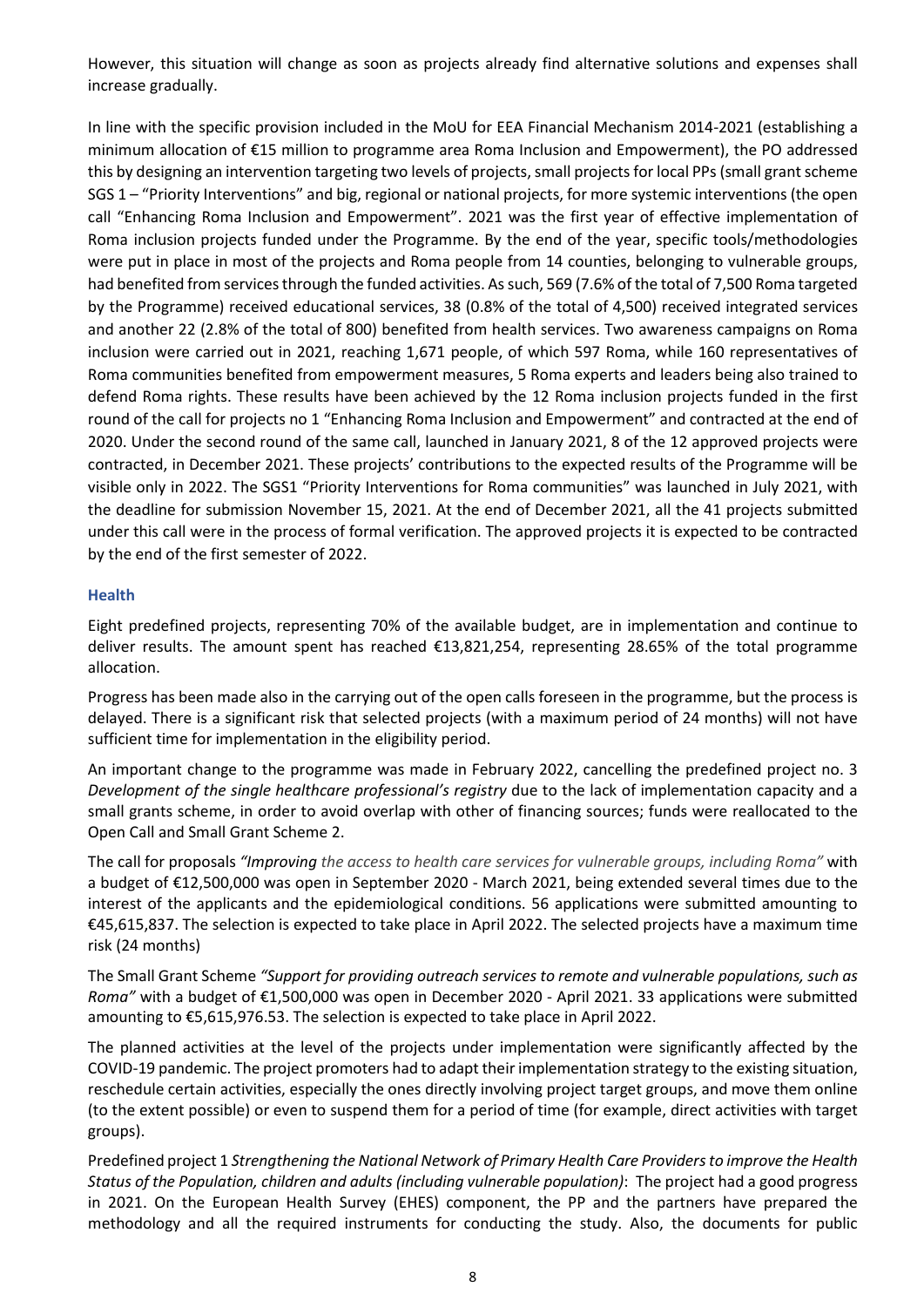procurement of EHES services were prepared. On the County health profile component, in 2021 IT experts have developed the IT software required in the beta version; this application is under testing at the PP level. Also, the evaluation report on the health needs at the community level was elaborated and it is available on the project website. On the Evaluation of the health needs at community level in 2021, the expert collected the data from 7 counties and the evaluation report was elaborated. On the Community Health Care component, 10 practice guidelines for community care assistance were developed and in the next period will be disseminated in target communities. Within this component, the development of e-learning platform for community health personnel and updating the IT software for community assistance have started. On the Primary Health Care Component, the elaboration of the prevention guidelines for general practitioners has started.

In Predefined project 2 *Strengthening at National Level the Capacity of the Romanian Health Sector to Implement Organized Screening for Cancers (CEDICROM 2)*, working visits and the door-to-door information campaign in all 7 predefined counties has been carried out. The door-to-door info campaign reached 30,000 women and a number of 7.005 cancer screening tests were performed to women in the age group at risk, the test indicator being 100% achieved while respecting all protection rules against COVID19. Also, 976 persons were vaccinated against HPV virus, the indicator being 99% achieved. On the follow-up treatment component, 211 persons receive treatment. The post-doctoral qualitative study of the Norwegian partner has started and 44 persons were invited to participate. The project was extended with 4 months until September 2022 for finalizing the post-doctoral study but also to vaccinate against HPV other 200 persons.

Predefined project 4 *Creating a register to track left ventricular remodelling result of acute myocardial infarction in order to prevent cardiac failure* is under implementation*:* The heart failure registry was developed and 700 patients were enrolled in the platform. The medical equipment (MRI, electrocardiographs, cardiac pumps) were purchased and functional. However due to the COVID 19 pandemic the project has encountered delays in enrolling the patients in the registry. In 2021, the project was extended with 9 months, but it will still need additional 6 months extension for achieving the proposed results.

Predefined project 5 *Strengthening the TB control in Romania through implementation of the WHO END TB Strategy 2016-2020* has a delay of 4-6 months, in the context of the Coronavirus pandemic, but PP will take all the necessary measures to recover the delays. Concerning the measures for TB control component, the PP has prepared the documents for the training of personnel and started the acquisition of materials needed. The courses will be organized in 2022, as well as the distribution of materials for TB control. In 2021, 16 Genexpert with 4 modules, 8 TB latent detection equipment were purchased and installed. Also, the acquisition for drugs for MDR TB was finalized and ordered. 57 patients were receiving full treatment for MDR TB. The project has recorded delays in building up the Genome sequences laboratory, in the development LMIS software (logistic management information system) and health technology management (HTM) software (for follow-up of the needed equipment for TB diagnostic at the national level). Good progress was achieved in TB awareness component where several trainings were organized and 57 persons participated. Also, a brochure with information about TB was elaborated.

Predefined project 6 *Increase performance regarding diagnosis and treatment of cancers in children by improving technical equipment, purchase of modern devices, medical personnel training and development of guidelines* is under implementation. Most of the objectives of the project were achieved: the guidelines were developed, printed, and shared with stakeholders; the training was finalized; 81 professionals were trained. Most of the equipment were purchased and installed, such as computer tomographic, portable ultrasound scanners with 2 probes, 1 wireless gamma probe, etc. Still, there are a few procurements for equipment which will be completed in 2022. In 2021, the project was extended with 9 months until May 2022 mainly for finalizing the acquisition of medical equipment needed. Also, during 2021, due to the cancelation of several activities mainly, study trips and other similar expenses due to the COVID 19 pandemic, the available funds were allocated to purchase additional medical equipment.

Predefined project 7 *Support for the Development of Community Mental services for children and adolescents*  has a delay of approx. 6 months. The awareness campaign has been prepared and launched in 2021. The training materials were finalized and 104 persons were trained. The activities for conducting a national study in the field of mental health of children and adolescents have started. Within this study, 5681 children were included. At the same time, the activities for increasing the technical capacity of community mental health centers and the National Centre for Mental Health and Anti-Drug Control to support the provision of mental health services for 1,500 children diagnosed with a health disorder are also launched. During the reporting period 1050 children were diagnosed/treated in the community mental health centers.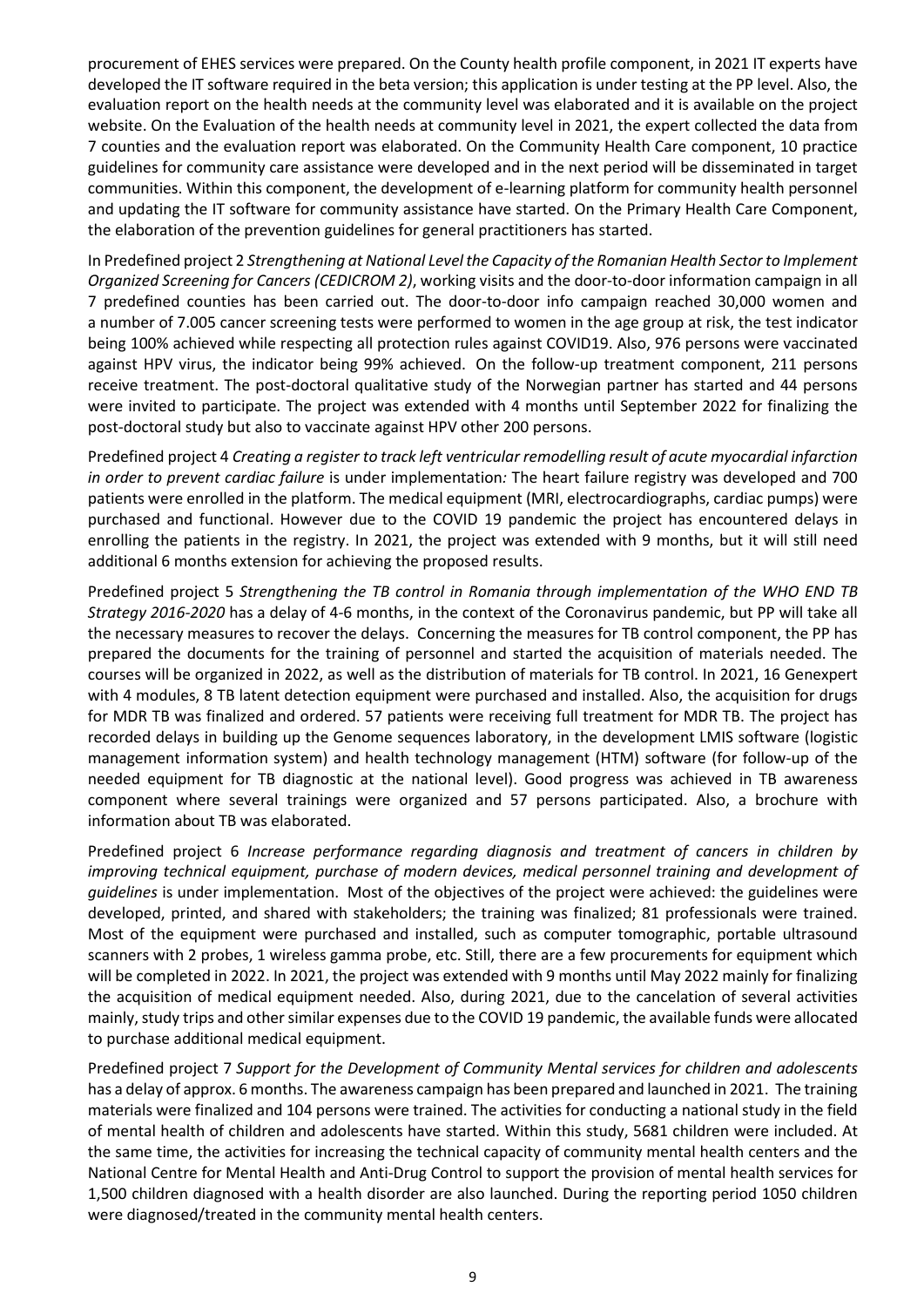Predefined project 8 *Strengthening the capacity to address antimicrobial resistance (AMR) and healthcare associated infections (HAI) in Romania* is delayed with 12 months mainly because of the COVID 19 pandemic. The promoter is one of the leading infectious diseases institutes in Romania involved in the first line of the fight against COVID 19. In this context, the promoter has asked for an extension of the project duration with 12 months which was approved in January 2022. Within the project, the AMR strategy and the work plan were elaborated in 2021. In order to pilot the work plan strategy, the 5 pilot hospitals were selected. In 2022, the pilot study will be conducted and the training will be finalized.

# **Culture**

The programme has achieved a good level of progress, with all 7 calls for proposals finalized by the end of 2021, a predefined project on Roma cultural heritage contracted, a contracting rate of 72% and 41 projects in implementation. €6,976,268 was paid to projects, 26.24% of the allocated budget.

The pandemic-related restrictions - prohibition of organizing events that involve more than a certain number of people, travel abroad restrictions, attending events conditioned by the digital green certificate, had a significant impact on the implementation of the projects and the cultural sector in general.

Moreover, projects dedicated to the restoration of cultural heritage monuments, involving sizeable infrastructure works, as well as one of the most sustainable and visible of the Grants, is facing increased challenges, caused by the increase in construction material prices, the scarcity of qualified labour in the construction/renovation sector and the increase of the average inflation rate. The financial implications on the projects' budgets are currently analysed. The risk for all projects selected under this component increased due to the pandemic effects; under the circumstances, the approval of an implementation period extension becomes even more pressing.

The amount available for this component was increased after the reallocation of the reserve to fund projects under the reserve list. 9 projects are currently ongoing, with a total grant awarded of €15,882,126. Other two approved projects are in the precontracting, respectively the contracting stage are planned to be signed in the first semester of 2022.

In the area of *Innovative cultural exhibitions of restored objects*, the selection was finalized in September 2019 and the contracts were concluded in January 2020. Several extensions of the implementation period were approved by the PO due to the pandemic. Out of the 9 contracted projects, having a total value of €1,156,996, only one was finalized. However, progress consisting in the increase of the number of visitors, in objects restored and made available to the public through their display in newly organized exhibitions was registered during 2021.

On *Cultural entrepreneurship enhanced & larger audience developed* component, 3 open call sessions were conducted and finalized beginning with 2020. The last session was carried out in June-August 2021 and the evaluation of the 73 eligible applications will be finalized in the first quarter of 2022. The projects selected in the previous sessions are in implementation, 5 being completed.

The *Roma cultural initiatives* open call represented a top priority during and was launched in July 2021 with the deadline extended to September 30. 15 applications, having a total value of €2,973,404, were submitted. The projects went through the first two phases of the selection process: the administrative and eligibility verification, followed by the technical and financial evaluation, when 12 of the submitted projects received more than 70 points, the minimum threshold. The Selection Committee was organised on 15<sup>th</sup> of February 2022 and the financing contracts are estimated to be concluded in the first semester of 2022.

The financing contract for the *predefined project "ROM(a)NOR Interferences"* was concluded in November, with a total value of €1,357,794. The implementation of the project started on January 1st, 2022. The project aims to revitalize Roma cultural heritage and reduce the stereotypes and prejudices related to this minority. Field research will be carried out in 35 villages from 7 counties and will reach at least 70 Roma individuals based on the methodology developed in partnership with Anno Museum experts. The experts will try to identify typical elements of vernacular architecture specific to the Roma ethnic group, to find and purchase movable cultural goods, but also to discover customs, traditions and crafts belonging to Roma intangible cultural heritage and to capitalize on them.

### **Justice**

9 out of the 10 predefined projects foreseen have been contracted, reaching a rate of 90% of the budget. Two projects that were included in the programme following the budgetary increase after the reallocation of the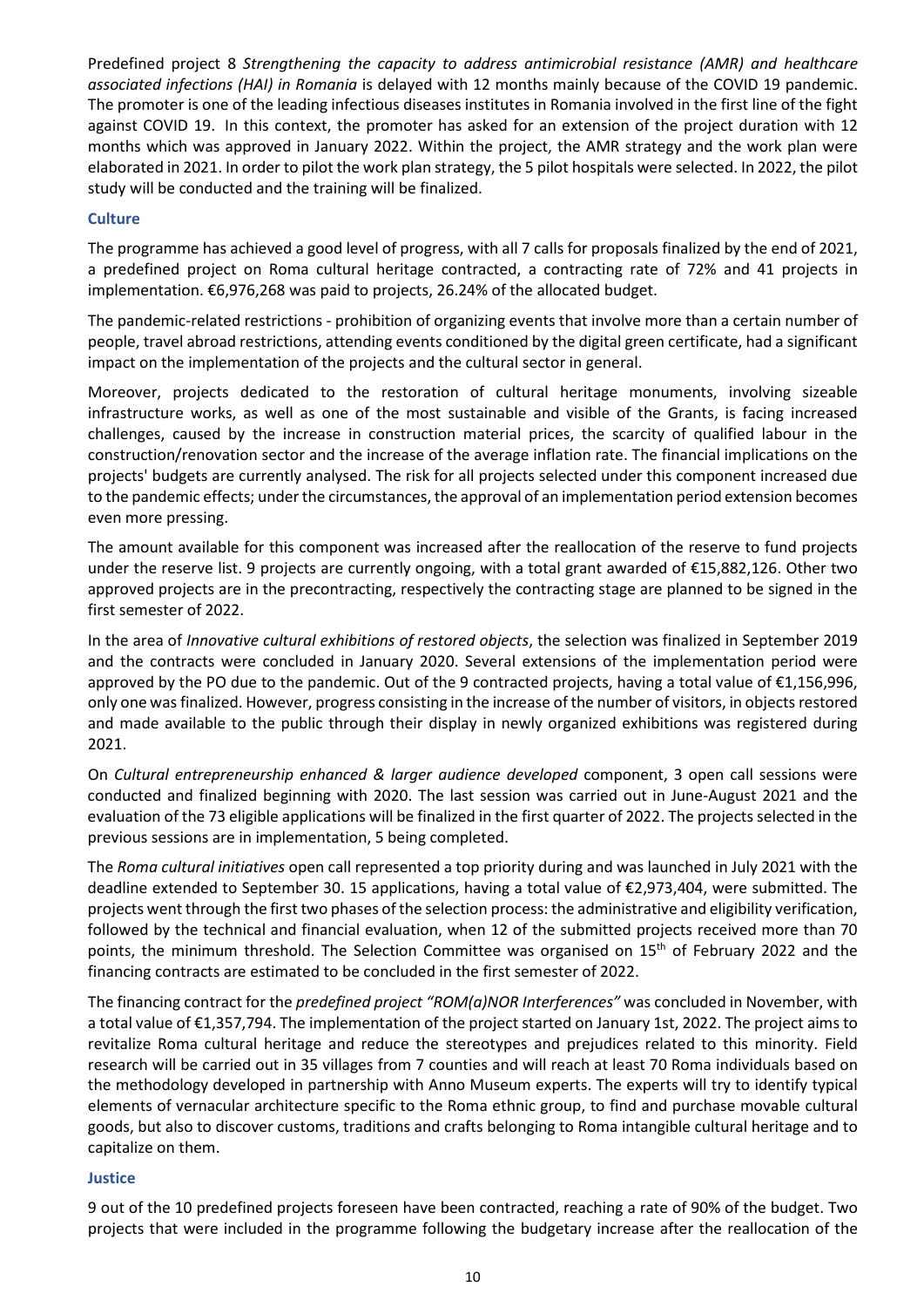reserve have been contracted during 2021 and the last predefined project is envisaged to be signed in the first half of 2022.

The projects are in various stages of implementation, depending on the projects' financing contracts signature dates. Most are progressing well, in line with their implementation schedules, except for some activities of the predefined projects no 2 "Correctional" and no 6 "Fighting criminality and corruption" where certain delays have been registered, mainly stemming from the number and complexity of the procurement procedures to be carried out, on which the actual commencement of the implementation of the projects' activities depends, as well as from difficulties encountered in identifying specialized expertise to deliver the expected project results.

In terms of financial disbursement, an amount of €10,739,940 was paid to projects, i.e., 23.16% of the budget.

The achievement of planned project results is advancing, despite the challenges caused by the pandemic or the significant rise of the cost of constructions.

Further trainings were organised for judges and prosecutors and other specialists activating in the judiciary on topics such as: public procurement, administrative litigation, fiscal procedure, judicial cooperation in civil and criminal matters, human rights, specific issues related to the activity of auxiliary personnel, fighting organized crime, environmental crimes, tax evasion and money laundering.

On the "correctional services" component, a number of 5 out of 5 educational and assistance programmes for juvenile offenders were developed and finalized during the reporting period. Furthermore, under PDP1 the endowment of the judicial institutions with IT equipment has begun, 100 courts being already endowed with videoconferencing systems. A new Romanian anticorruption policy was elaborated, namely the National Anticorruption Strategy for the years 2021-2025, which was adopted by the Romanian Government on 17/12/2021, following extensive public consultations with representatives of the civil society, public institutions and the business environment.

### **Home Affairs**

The programme is registering an adequate level of progress, with all 5 predefined projects in advanced implementation phase. Financial disbursement is quite high, reaching 47% of the budget.

Predefined project 1 *Improving Asylum and Migration System* - the necessary authorizations for the rehabilitation of GII's Data Centre were obtained and the selection process of the entrepreneur is ongoing, the new solution for the Contingency Centre (in case of major flow of migrants) is in implementation phase (the contract has been modified, 2 new national partners were co-opted, the construction of the administrative containers started), the purchase and installation of specific equipment is ongoing, several activities with the Norwegian project partner were recorded.

Predefined project 2 *Strengthening national capacities in the area of international police cooperation and combating crime - AFIS system*: establishing the technical solution completed, the contracts with the system integrator, and the equipment providers were signed, the discussions regarding the possibility of implementing new pilot components (POD proposal) started.

Predefined project 3 *Combatting hate crimes and violent extremism, particularly against Roma population, and increasing the quality of police service* - the legal establishment of the Hate Crime Unit within the Romanian National Police was finalized, the elaboration of the selection procedures for the NGO specialized in Romarelated issues (information campaigns, support for obtaining documents) and for the academic partner (sociological study) completed, under approval.

Predefined project 4 *Improving disaster risk resilience by enhanced preparedness for search and rescue and bomb removal missions* - construction of the training facilities: public works contract signed (which includes technical design, construction of buildings, technical assistance from the designer throughout the implementation), legal authorizations obtained.

Predefined project 5 *Enhancement of Nuclear Safety and Security in Romania – Improvement of Disaster Resilience and Preparedness for Radiological and Nuclear Events* - technical requirements of the command and control Centre of CNCAN completed and legal construction authorizations obtained; Update for 8 Guides and procedures of the regulatory framework; 43 trainings/ workshops/ experience exchange in the field safety, security, emergency based on the joint activities of PP with IAEA and NRPA.

Some of the activities have not been completed in 2021 due to the travel and gathering restrictions. This situation led to postponement or delays for some soft activities that are to be done physically, such as the joint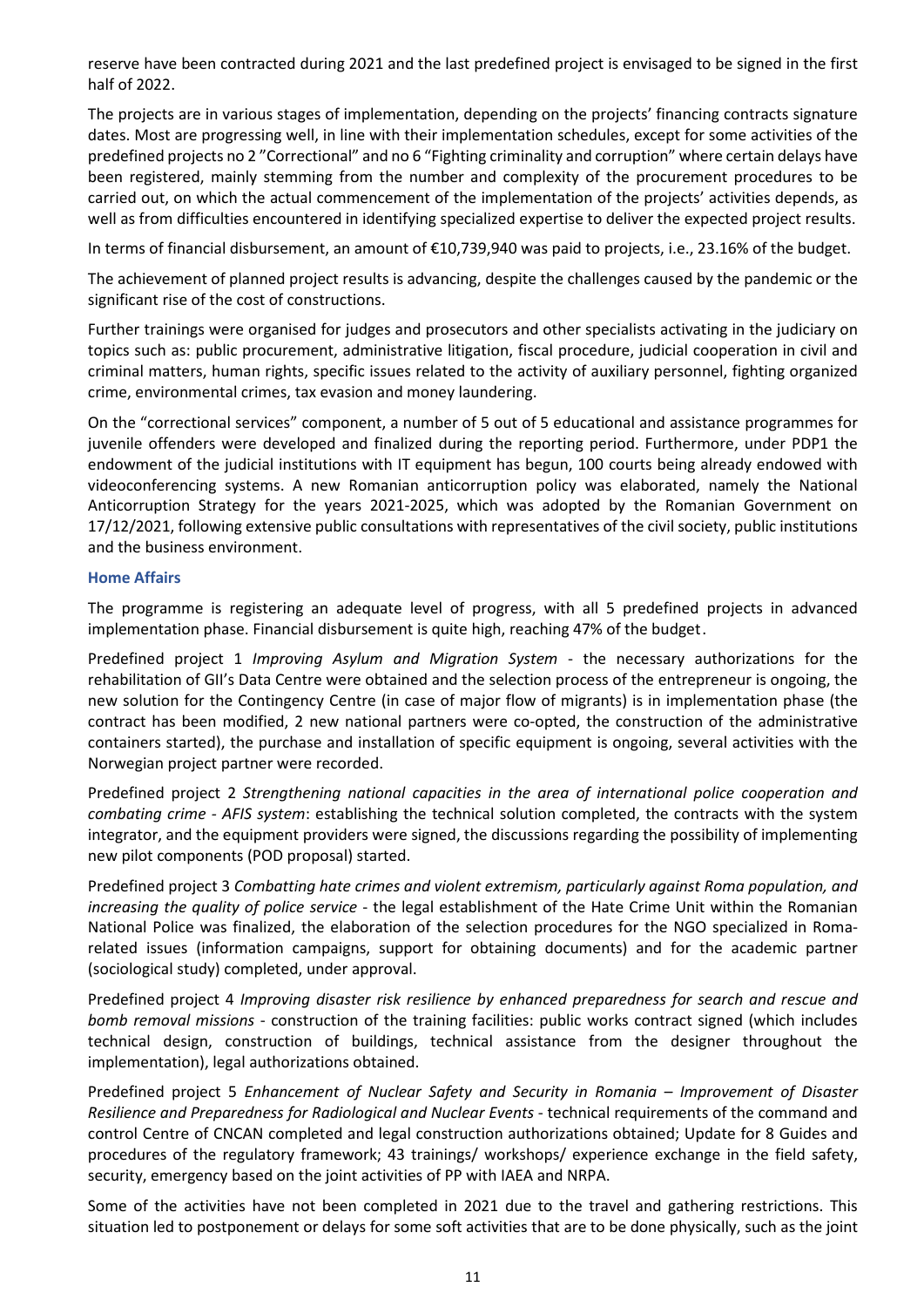operative missions in Norway and workshops (in the area of international police cooperation) and trainings for the search and rescue domain.

In January 2022, modification no. 5 to the programme agreement was approved, eliminating the 3 small grants schemes were eliminated from the programme and reallocating activities and budgets in the predefined projects 1, 4 and 5).

# **Environment**

The programme is registering significant delays due to the persistent lack of capacity of the programme operator. The risk of not effectively using the funds available by the end of the implementation period is very high. The contracting rate is 27%. In terms of financial disbursement, €7,432,620 was received from the donors and €1,511,798 was paid to projects and management costs.

The call for proposals no. 1 "Restoration of wetlands and peatlands" was conducted in September 2020 – March 2021. 5 project proposals were received. After an evaluation period of approximately 9 months, in December 2021, 4 project contracts with a total value of €3,004,668 euro were concluded.

The small grants scheme "Development of climate change adaptation and mitigation plans in municipalities" was launched on 30.12.2020 and closed on 29.03.2021. 17 project proposals were received, for a total amount of €2,086,754. 6 project contracts were concluded in December 2021, the 2 in January 2022. The contracted amount is of €966,202.

The call for proposals no. 2 "Measures to reduce contamination with dangerous substances in temporary municipal landfills" was launched on 01.03.2021 and closed on 30.06.2021. 1 project proposal was received and was rejected following eligibility criteria verification. The relaunching of the call was delayed, extensive clarifications being needed concerning the legal basis for this component and to adequately prepare the call text. The call was relaunched in March 2022.

The predefined projects "Geographic Information for Environment, Climate Change and EU Integration - LAKI III" was signed in February 2021 for an amount of €5,000,000. The main procurement within this project, for the execution of a digital terrain model and of the digital surface model by aerial laser scanning, was launched, but cancelled with 4 days before the deadline, on 10 February 2022, in order to modify the technical specifications and to clarify with the Programme Operator aspects related to the approval of a new addendum to the financing contract. Moreover, given that one of the main activities of this contract involves carrying out flights (for aerial scanning), the situation in Ukraine will most likely cause significant disruptions. One of the main causes invoked for explaining the delays in the similar 2009-2014 project LAKI II was the flight restrictions imposed by military exercises. In conclusion, this project is also facing major risks of non-completion in the remaining time.

The call for proposals no 3, with an allocated budget of  $\epsilon$ 7,450,000 was planned to support the actual implementation of the climate change adaptation plans, developed through the small grants scheme 1. Given the accumulated delays in SGS 1, the objective of this component is no longer deemed feasible. Also, an amount of €545,332 has remained uncontracted from open call 1 and SGS 1. The programme operator has not yet proposed a concrete plan for the use of these funds.

Considering the above, the reallocation of funds from this programme will be taken into consideration.

### **Special concerns and conditions**

The detailed information on the achievement of MoU special concerns and Programme Agreement conditions are presented in the Annual Programme Reports prepared by the Programme Operators.

The NFP constantly monitors the fulfilment of the MoU special concerns and PA conditions and no issues have been noticed in this respect.

### **5. Status of bilateral funds**

# **Joint Committee for the Bilateral Funds**

During 2021, the Programmes continued to be affected by Covid 19 pandemic and the bilateral aspect within the Programmes as well, thus, so far, the progress in the achievement of the bilateral objectives is limited.

There were 2 meetings of the Joint Committee for the Bilateral Funds (JCFB) on 20.01.2021 and 14.07.2021 where the financial implementation status of the Bilateral Fund, predefined initiatives and the progress achieved in implementation were discussed.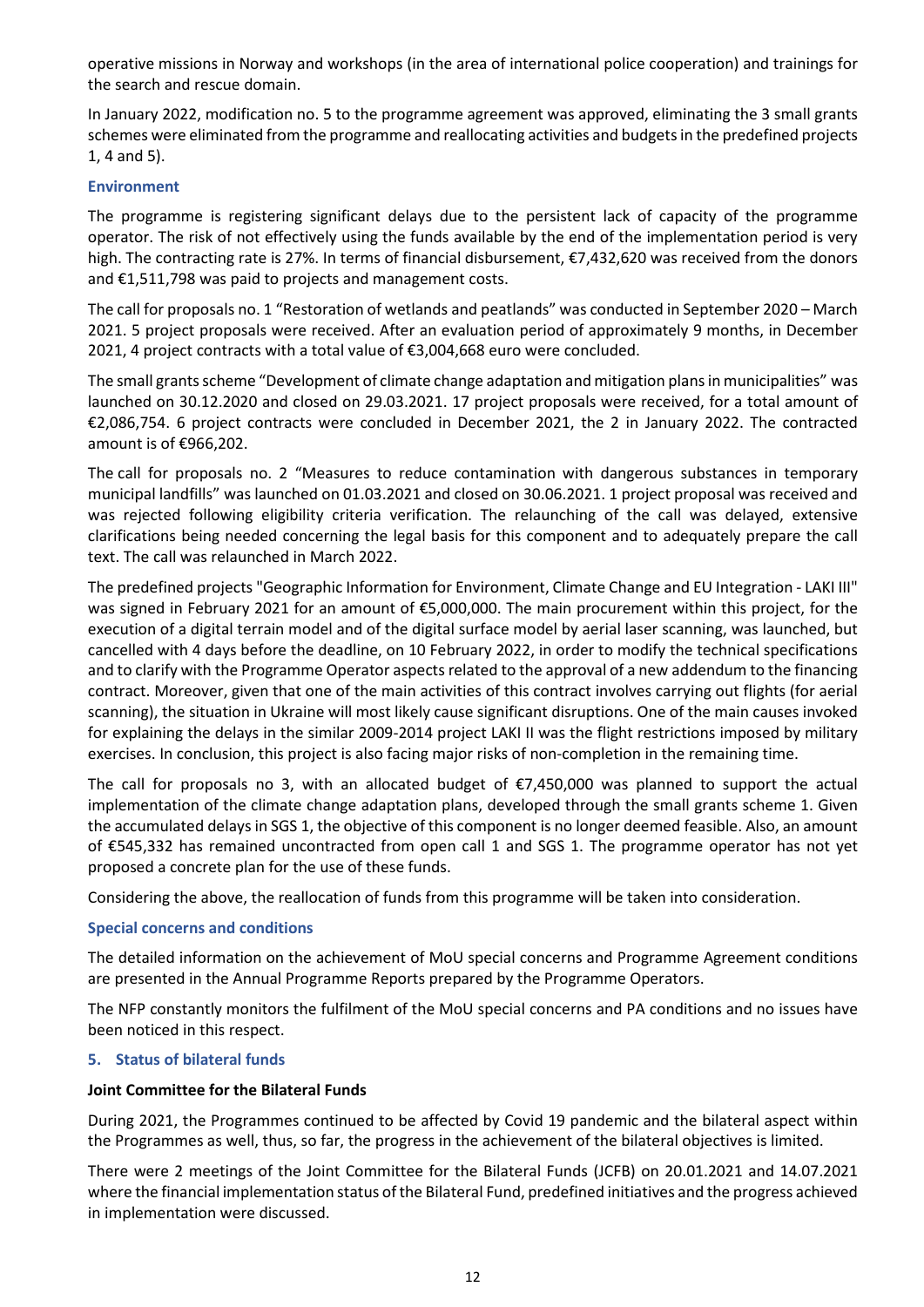During the 4<sup>th</sup> meeting of the JCBF (January 2021) it was agreed to relaunch the open call dedicated to the event Timisoara European Capital of Culture 2023 - it based on the approval of the European Commission to reschedule the event for 2023. The call text and the supporting documents were published on 17 March 2021; providing helpdesk activity for the potential applicants.

During the 5th meeting of the JCBF (July 2021), a new predefined initiative - *Romanian - Icelandic research cooperation on democracy, memory politics and post-crisis reconstruction* and a new Expression of Interest within Research Programme were approved.

The overall financial status of the Bilateral Fund is:

Total budget: €10,050,000 Total amount transferred by FMO: €3,269,768 (32.54%) Total amount of incurred expenditure: €2,149,347 (21.39%)

# **Use of the fund for bilateral relations at national level**

The implementation of the fund for bilateral relations was severely affected by the pandemic crisis due to travelling and social gathering constraints imposed in 2020-2021, considering that it mainly funds travel costs, costs for organizing events with a large number of people, etc.

Although all the Programme Operators and Promoters tried to adapt to the existing situation and moved to remote activities, unfortunately the online meetings do not help the absorption. Its progress also depends on the Donor States' openness and their availability in developing bilateral initiatives.

In this context, both the past and future perspectives do not look encouraging, with 3 years lost in term of absorption. This issue was already raised during the meetings that were held online (the 4th Annual meeting – 07.01.2021 and the 4<sup>th</sup> and 5<sup>th</sup> meeting of the Joint Committee for Bilateral Relations –20.01.2021). Having in mind the continuing restrictions and the uncertainties for the future, as well as the relatively large amount allocated compared to the capacity for absorption, possibility of reallocating funds from the Bilateral Fund to other Programmes has been addressed by NFP to the Donors.

The funds used up to now were for supporting predefined bilateral initiatives or expressions of interest submitted by the POs and open call according to the approved Work Plan and decisions of the JCBF.

The predefined bilateral initiatives approved reported a good level of implementation, as follows:

- *Stronger Together (labour issues)* (€300,000) implementation of the partnership between the Romanian and Norwegian labour authorities started in February 2019 and will continue until the end of October 2022 (addendum no.2/January 2022). A webpage on Romanian workers' rights in Norway has been developed <https://www.arbeidstilsynet.no/en/knowyourrights-RO/> . Due to Covid the activities planned for 2021 will be conducted in 2022:
	- o Norwegian inspectors will visit Constanta week 6/2022
	- o Romanian inspectors will visit Norway for inspections in the fish industry in Northern Norway in March 2022;
	- o 4 Norwegian inspectors will visit Romania in September 2022
	- $\circ$  4 Romanian representatives from management level to visit Oslo in September 2022 for the annual seminar, this event will be arranged back-to-back with the Know You Rights end seminar and we are also in discussions with the Romanian ambassador to Norway to set up a joint meeting during your visit to Oslo
- *Geopolitics and Russian force projection: Arctic and Black Sea* (€296,995) the financing contract was signed in October 2019 with NUPI and the initiative will be implemented until  $30<sup>th</sup>$  of May 2022 (addendum no.1/July 2021). FLANKS has contributed to improving knowledge about the security challenges faced by Norway and Romania in their respective regions by publishing a series of publications prepared by the FLANKS team members that offer comprehensive national perspectives on the regional security dynamics in Northern and Southern Europe and by disseminating these results in public events and through online channels.
- *Romanian–Icelandic research cooperation on democracy, memory politics and post-crisis reconstruction*  (€60,000) - the financing contract was signed in October 2021 with University of Iceland (EDDA Research Center) and the initiative will be implemented until  $31<sup>st</sup>$  of May 2024. The objective of the initiative consists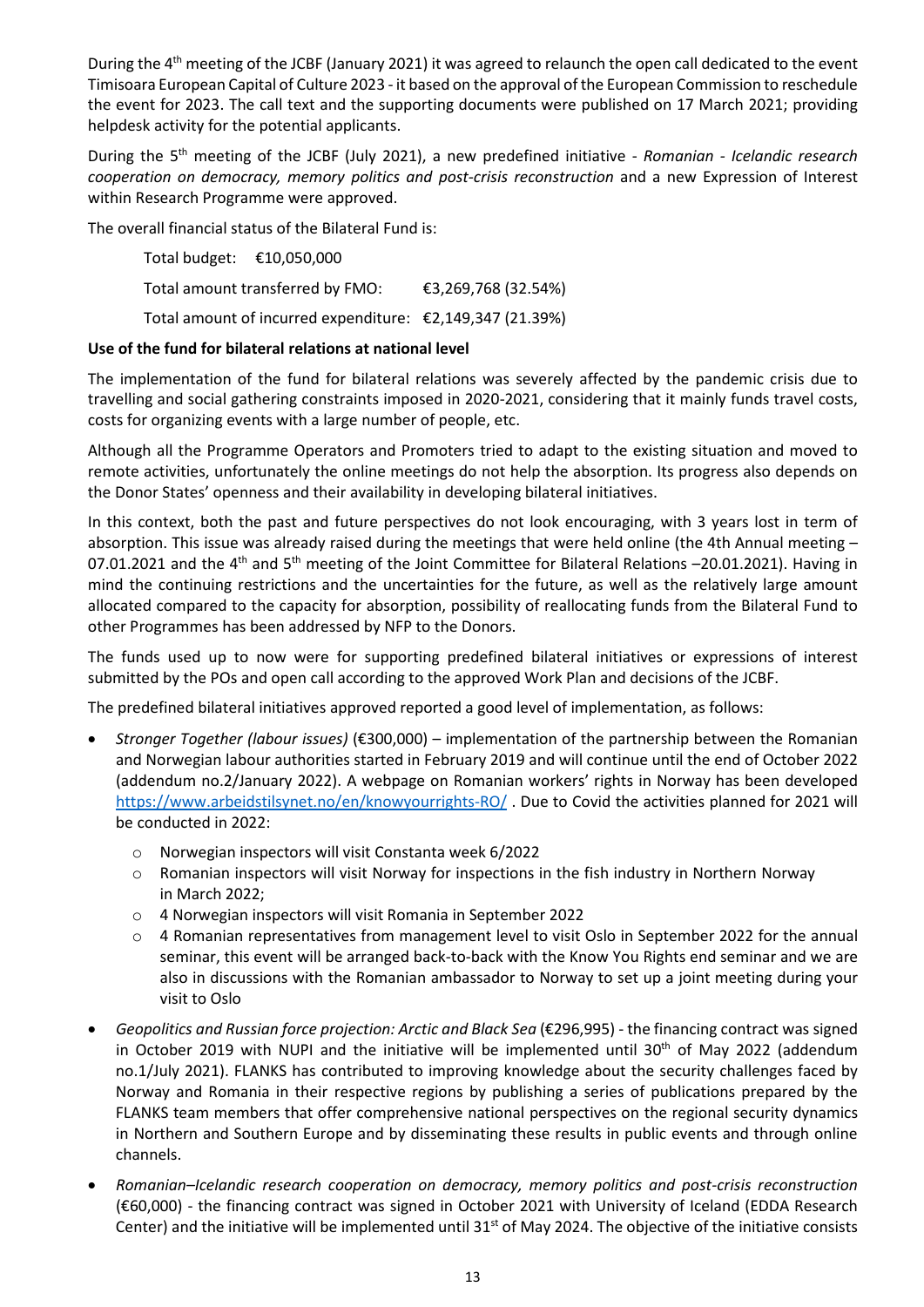in: exploring the state of the liberal democratic order in their respective countries from various political, social and historical perspectives; Compare and contrast Romanian and Icelandic responses to societal disruptions, such as democratic transitions, political and economic crises and pandemics and put them in a broader European context; Raise awareness among the broader public on important topics such as democracy, memory politics and post-crisis based on research-based knowledge developments. A request for the advance payment was sent to the NFP.

The Open call – Timișoara European Capital of Culture 2023 was relaunched on 17 March 2021 with an increased budget of €2,000,000, following the proposal of the NFP and the positive decision of Joint Committee for the Bilateral Funds (January 2021). The call was open until 21<sup>st</sup> of December 2021.

33 initiatives were received within the call and all of the applications have partners (one of them was submitted with an Icelandic partner, therefore was rejected since, based on the corrigendum to the call, only the Initiatives with Norwegian partners are eligible). The total budget of the received applications is €2.8 million.

The estimated calendar foreseen at NFP level is the following:

- Evaluation period: February-March 2022
- Notifying the JCBF about the results of the evaluation: end of March 2022
- Decision regarding the financing: April 2022
- Starting the contracting phase  $-$  Q2 2022

The list of initiatives received was published on the website[: https://www.eeagrants.ro/en/t2023-ps](https://www.eeagrants.ro/en/t2023-ps)

### **Bilateral Funds allocated to Programmes**

At Programme level, due to progress already achieved, the FBR is registering a good level of implementation: Education and Justice with more than 60% spent - Culture with 52% spent – Research with 48% spent - Business and Energy between 20%-30% spent. 3 programmes (Home Affairs, Health and Environment) registered minimal progress, with 0%-10% spent. In what concerns the Local Development Programme, their initial budget has increased due to the approval of 7 Bilateral Initiatives in amount of €956.738. The PO requested payments only for 3 of them.

The Programme Operators also developed and sent expressions of interest to access additional allocations from the Bilateral Fund. The JCBF approved a new Expressions of Interest submitted by the PO for the Research programme in total amount of €259,080: "Analysis and management of human genomic data", Promoter: Romanian Society of Bioinformatics, Partner: ELIXIR Norway.

The use of the funds at programme level is briefly described below:

#### **Research**

The initiative *Romanian participation in the European Research Infrastructure Consortium for the European Social Survey* (ESS ERIC) implemented by the Romanian - RODA (the Romanian Social Data Archive) and Norwegian - NSD (Norsk Senter for Forskningsdata AS partners has been finalized.

A new Expression of Interest proposal was approved during the 5th Meeting of the JCBF:

- $\epsilon$   $\epsilon$ 259,080: "Towards the integration of European human molecular data in research and health",
- Promoter: Romanian Society of Bioinformatics
- Partner: ELIXIR Norway
- Objective: the new bilateral initiative is to develop a European interoperable national capacity in bioinformatics through a national training and exchange programme with focus on analysis and management of human genomic data.

### **Health**

In 2021, as in 2020, the bilateral component was affected by the COVID 19 pandemic and, as such, the bilateral visits or events planned could not be implemented. The implementation of the bilateral plan was postponed until the epidemiological conditions will be favourable. In 2021, sadly, none of these conditions were met. Depending on the evolution of COVID 19 pandemic, the implementation of bilateral plan could be resumed in 2022. The PO was constantly in contact with DPPs, NFP and FMO for taking appropriate measures to overcome this unforeseen event. No amount was spent in 2021 from Bilateral Fund Allocated to the Programme.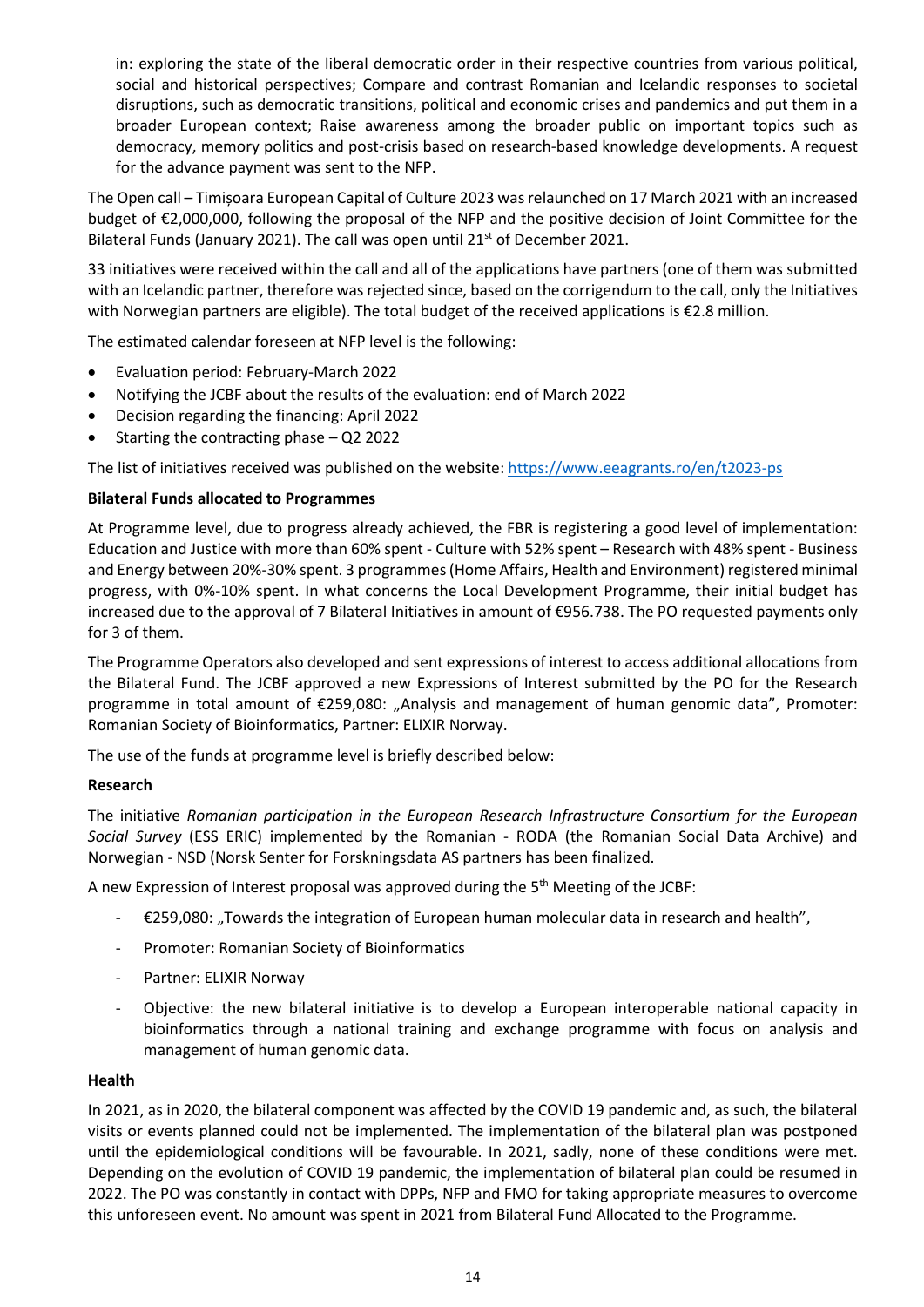# **Local Development**

The bilateral activities organized under the projects in implementation already facilitated an important flow of information and experiences among partners; by the end of 2021, 36 specialists from Romania (out of the 200 estimated - 18%) and 15 Norwegian experts (out of the 30 estimated - 50%) being involved in bilateral exchanges.

Despite the health restrictions in both countries, during 2021, the 3 partners involved in implementing the predefined project "Improving access and quality of services for citizens - a transparent and accountable public administration" (ACoR - Association of Communes in Romania, AMR - Association of Romanian Municipalities and KS - Norwegian Association of Local and Regional Authorities) had a fruitful collaboration, facilitating a consistent exchange of experience and significantly contributing to the promotion of good practice models in areas such as transparency, ethics, incompatibility and conflict of interest in public administration.

A new proposal in partnership with KS "Fellowship program for projects staff" was submitted in 2021 and discussed during the 5th JBCF meeting. The EoI was assessed considering the large allocation provided to the PO through EoIs already approved and the current low rate of absorption of bilateral funds (which is largely motivated by existing COVID restrictions). Thus, the JCBF voted against approving this EoI at this time, with the possibility of being considered at a later stage, if the implementation rate increases.

In order to start organising the bilateral activities planned to be carried on with the DPP, one partnership agreement was signed between PO and KS for the organisation of the study visit in Karasjok, established for January, 10<sup>th</sup> 2022 and important steps were taken towards putting it in place (but postponed by KS for May, from COVID-19 reasons).

# **Education**

The bilateral cooperation continued to develop also in 2021, although affected by COVID19 travel restrictions; thus, the only one application for preparatory visits, from Romania to Iceland was financed. The visit took place in good conditions, having as a main focus the development of a common project "Entrepreneur's path to success". Under these circumstances, the bilateral cooperation in the running projects continued mostly by virtual means, the projects meetings, the work for producing the intellectual outputs or some of the training activities planned for 2021 moved to online cooperation activities.

For the VET field, all the 22 projects of cooperation and mobility financed until the end of 2021 were governed by a strong bilateral component, by enhancing the experience and knowledge sharing with the Donor or Beneficiary States partners through the study visits.

# **Culture**

From the programme perspective, the level of interest for bilateral cooperation was impressive. The 2 calls which were launched during 2021 revealed a high number of projects developed in partnership with donor project partners. Thus, within Call no. 6, out of the 80 submitted applications, 65 projects (81%) are developed in partnership with cultural entities from the Donor States (53 organizations from Norway, 8 organizations from Iceland and 4 organizations from Liechtenstein). Within Call no. 7, out of the 15 submitted applications, 11 projects (73%) are developed in partnership with cultural entities from the Donor States (9 organizations from Norway and 2 organizations from Iceland).

A strong proof that the cooperation relationship between the PO and the DPPs works very well is the fact that the 3 organizations did not limit to interactions formally imposed by Regulation, but extended through multiple online meetings and message exchanges. In this regard, a very good example is the organization of the three online bilateral debates tackling the COVID-19 effects: Coffee with a taste of VISUAL ARTS, Coffee with a taste of MUSEUMS and Coffee with a taste of THEATRE.

### **Justice**

No new bilateral initiatives were submitted to the Programme Operator in 2021. Out of the 9 bilateral initiatives submitted, 8 are finalized and one is on-going: *Better trainings for better professionals within the Judiciary*", implementation period: June 2019 – 31 August November 2023 (addendum 2/November 2021).

Two BI were approved by the JCBF but not submitted by beneficiaries, due to COVID 19 pandemic:

- Participation to the SYNERGY Network meetings (€11,000)
- How to achieve conservation of human rights during deprivation of liberty ( $\epsilon$ 50,000)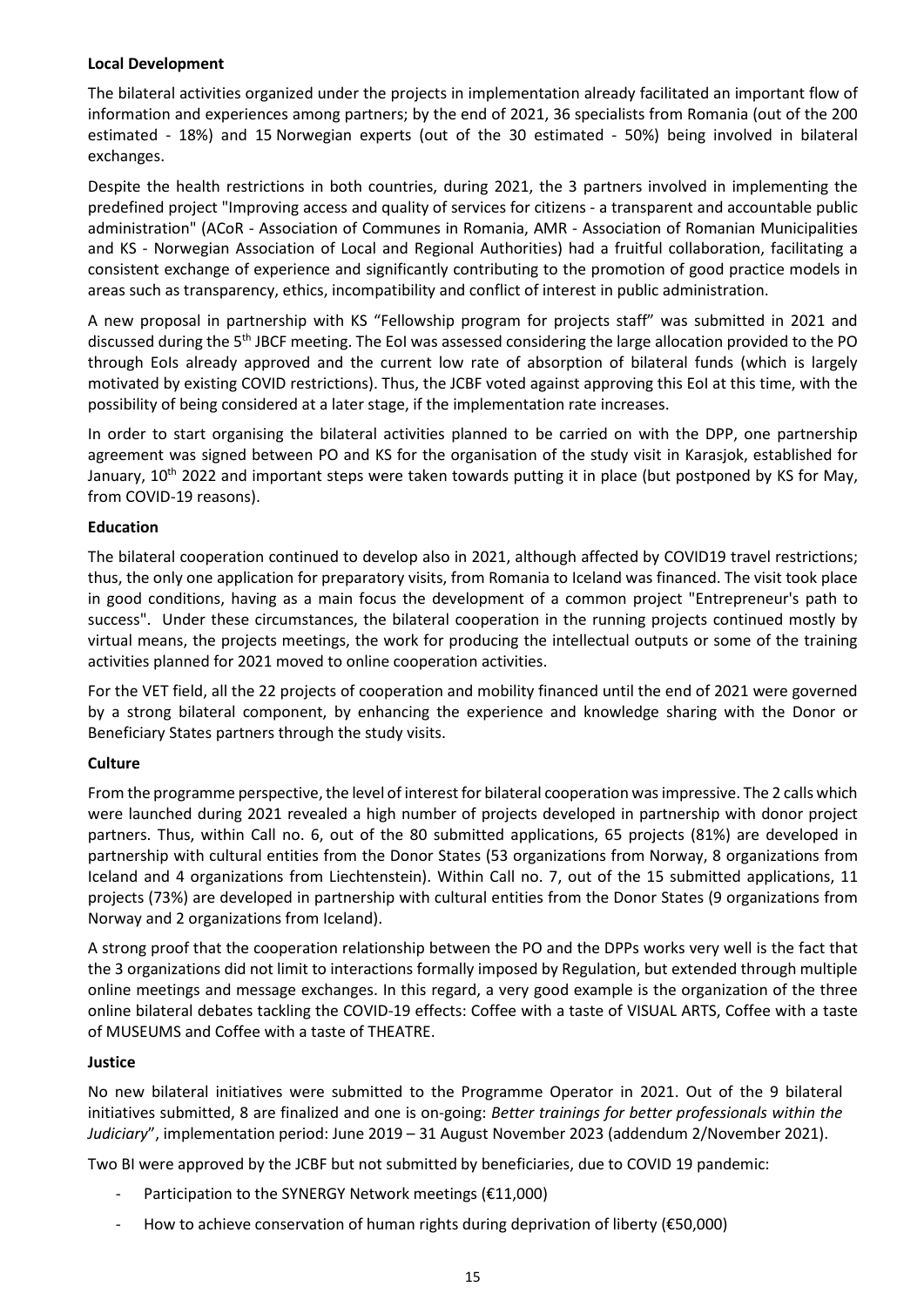# **Home Affairs**

Bilateral activities were significantly affected by the travel and gathering restrictions due to Covid-19, and everything that had to be organized during 2020/2021 has been postponed. However, in 2021 the Bilateral Initiative (BI) between the PO and Kripos was signed (November 2021) and a pre-financing request was submitted to the NFP. The BI consists of Bilateral workshop (held in Bucharest) and Specialized training on project management and will be implemented by 30th of December 2022. During the 5th CC, three proposals, considered as a very strong point for a future cooperation, both from the professional point of view as well as from the bilateral perspective, were presented by the representative of POD. The proposals are key topics with high added value in the field of combating crime. It was agreed that further discussions will be held at expert level, between POD, Kripos, GIRP and other stakeholders. Thus, pending on the Covid evolution, some new BI proposals are expected.

# **Environment**

Even if the call for travel support is opened since 16.09.2020 until the funds will be exhausted, only one project applications was received, but, due to restriction for travel conditions in Donor States caused by COVID pandemic, the applicant withdraw his proposal, and, consequently, no contract for Bilateral Relations Fund was signed.

The PO is still looking for opportunities in encouraging applicants to apply for bilateral fund, having in view that the alternative applied online solutions could not solve entirely the situation of transferring experience and good practices between partners from Romania and the Donor States.

In conclusion, the progress achieved in implementation varies between Programmes, with some registering very good rates (Justice, Culture, Research and Education), while some are lagging behind (Environment, Health, Home Affairs). However, for 2022, the Programme Operators hope for significant delay recovery in implementation of bilateral initiatives. In 2021, the activities started to resume, some new BI were signed/submitted for approval, while others are in preparation/progress. This leads to the idea of a better future for the bilateral fund in Romania.

### **6. Management and implementation**

### **a. Management and control systems (MCS)**

The description of the management and control system at national level was confirmed as compliant with the minimum requirements on 15 February 2018. No modifications were made to the initial version.

The following minor modifications of the MCS descriptions at Programme level were performed:

• **Local Development** – NFP notified by the PO on 09.02.2021 - The changes were made as a result of the Audit Authority recommendations included in the Audit Report on verifying the functioning of the MCS at the programme level (mission carried out between 01.04 - 29.05.2020). At the same time, reference is made to the changes agreed with the Donor States and included in the amendments to the Programme Agreement. The PO also notified the Audit Authority. NFP considered that the modifications are minor. The revised description of the MCS still complies with the minimum elements of the Financial Guidance and the Regulations. Consequently, the NFP approval from 02.04.2019 was maintained.

A second notification was made by the PO on 10.02.2022 about some needed revisions. Most of the changes were made in the sense of updating and correlating some information with the current situation of the programme implementation and with the changes to the Programme Agreement. Necessary changes have also been made in order to modify or clarify some issues discussed with the Audit Authority or the Cooperation Committees. At the same time, additional information was needed based on the applicable legal framework. The new version was approved by the NFP on 14.02.2022 considering that the proposed changes are minor. The revised description of the MCS still complies with the minimum elements of the Financial Guidance and the Regulations. Consequently, the NFP approval from 02.04.2019 was maintained.

• **Culture** - NFP was notified by the PO on 21.01.2021. The modification was made as a result of the introduction of a new procedure regarding the submission, evaluation and contracting of the predefined project within the RO CULTURE Programme. The other corresponding procedures have been updated accordingly. The PO notified the Audit Authority. The modifications were considered minor. The description of the MCS still complies with the minimum requirements of the Regulation and the Financial Guidance. The NFP approval from 27.08.2019 was maintained. A second notification was made by the PO on 01.10.2021 about a modification regarding the Audit Authority's recommendation included in the Audit report on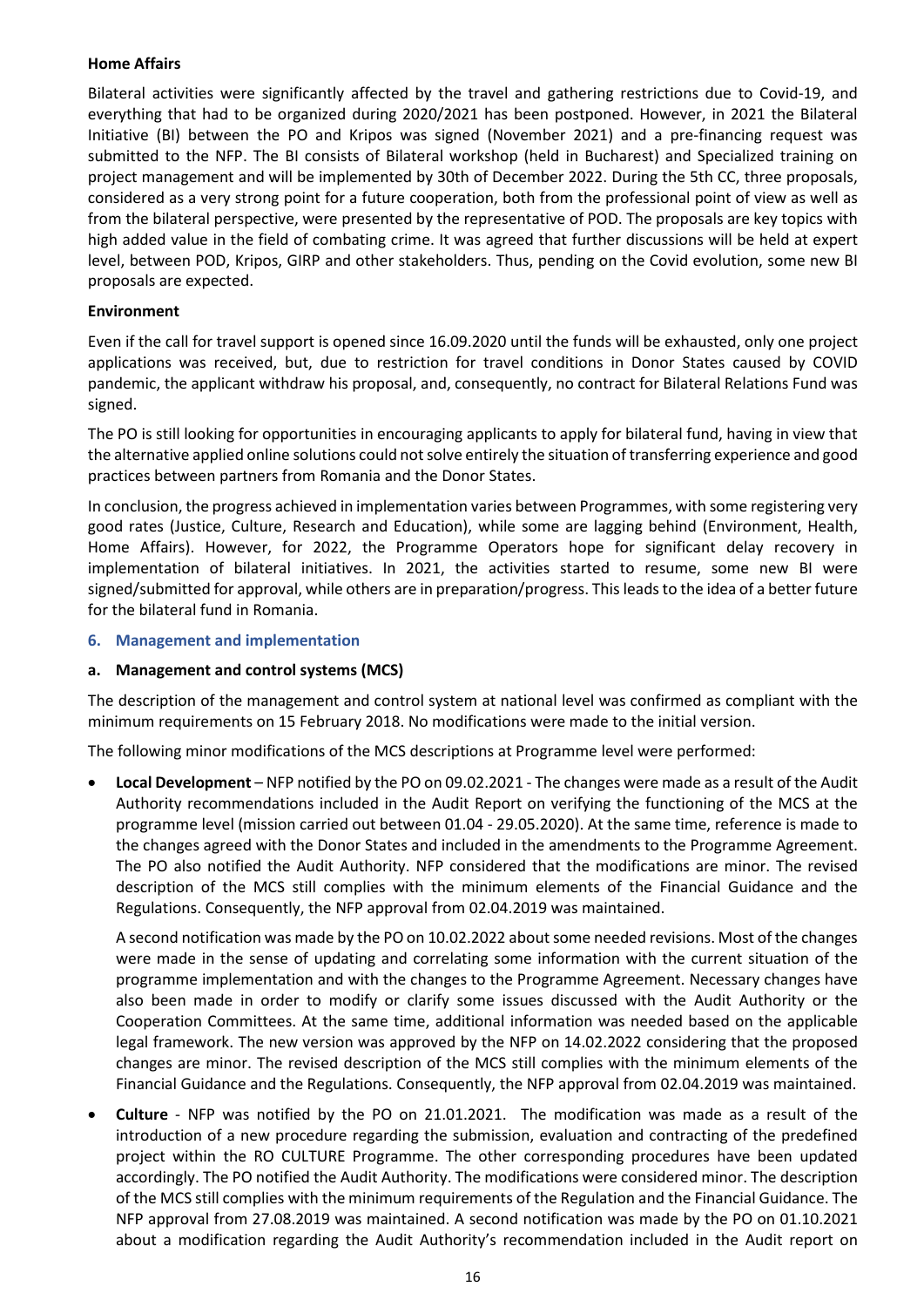verifying the functioning of the MCS at the programme level, no. 430498/30.06.2021. NFP considered the modifications were minor and the description of the MCS still complies with the minimum requirements of the Regulation and the Financial Guidance, Consequently, the NFP approval from 27.08.2019 was maintained.

# **b. Complaints**

During the reporting period, four complaints were received by the National Focal Point:

- Complaint from an NGO regarding opposition to financing the development of new Micro Hydro Power Plants (MHPPs), mainly due to environmental impact assessments not being done in a proper and transparent way as presented by the NGOs and the indicated media articles; the rehabilitation or refurbishment of old Hydro Power Plants and infrastructure were encouraged (not contested) by the NGOs signing the petition – RO Energy programme. Based on the verifications made by the NFP and Innovation Norway as Fund Operator, the conclusions were that the projects implemented under this Programme will comply with the rules of environmental protection and biodiversity in accordance with applicable law and the objectives of the EEA and Norwegian Grants, while also taking into account the need to support renewable energy production without carbon emissions.
- Complaint formulated by Mrs. Iulia Radulescu, registered within the Department for Anti-Fraud DLAF under no. 2750/2020 / 19.08.2021 and sent to NFP with no. 83106 / 08.09.2021 regarding a series of projects financed from European funds, as well as the project 2018-EY-PICR-R1-R1-0010 "A chance for change" financed by the RO Education programme. NFP requested the PO - RO Education programme to verify and respond to the complainant and also to communicate to NFP the result of the investigations carried out as a Programme Operator. PO analyzed the notification regarding possible irregularities in the use of European funds by the Bengesti commune City Hall, the Motru Municipality Administration, the Novaci City Police and the Gorj County School Inspectorate which was the project promoter for the project entitled 2018-EY-PICR-R1-0010 and respond to the complainant in accordance with her request, that the mentioned project has been completed.
- Complaint of the Center for Legal Resources sent on 16.09.2021 regarding the project "IRIS Integration of Rome through innovative skills", Project Promoter - Alba Iulia City Hall within the programme "Local development and poverty reduction, increasing Roma inclusion". In order to answer, NFP requested the point of view of the PO (FRDS), responsible for monitoring the project. The conclusion was that the notification is unfounded, but due to the importance of the mentioned aspects, certain measures to monitor compliance with the principles of social inclusion are imposed, which the PO will undertake.
- Complaint formulated by Mrs. Simona Nastase no. 101866 / 11.10.2021 related to Collaborative Research Project POETICA RO-NO-2019-0091 – it was analyzed both by UEFISCDI (as the PO of the "Research" programme) and by the NFP. A point of view was also requested from the project promoter - Ștefan cel Mare University of Suceava. Following these steps, it was concluded that the complaint does not meet the legal conditions for classification as a suspected irregularity from the perspective of specific legislation, as it does not provide data or information on the violation of the conditions of implementation of the project covered by the financing agreement or specific regulations for EEA and Norway Grants.

### **c. Irregularities**

The irregularities are reported by the Irregularities Authority – CPA, as per provisions of art. 12.5 of the Regulations.

Currently, there are eighteen irregularity cases, out of which two suspicions of fraud reported to FMO, via Grace, as follows:

- one irregularity in relation to RO Education programme,
- eight suspicions of irregularity in relation to RO Justice programme,
- three suspicions of irregularity in relation to RO Research programme
- four suspicions of irregularity in relation to RO Health programme
- two suspicions of fraud in the case of RO Culture programme.

There are also five irregularity cases which fall under the provisions of art. 12.5.3 of the Regulations and therefore not reported to FMO.

Out of the 23 cases, 15 are confirmed, 3 are under investigation and 5 cases were not confirmed, as follows: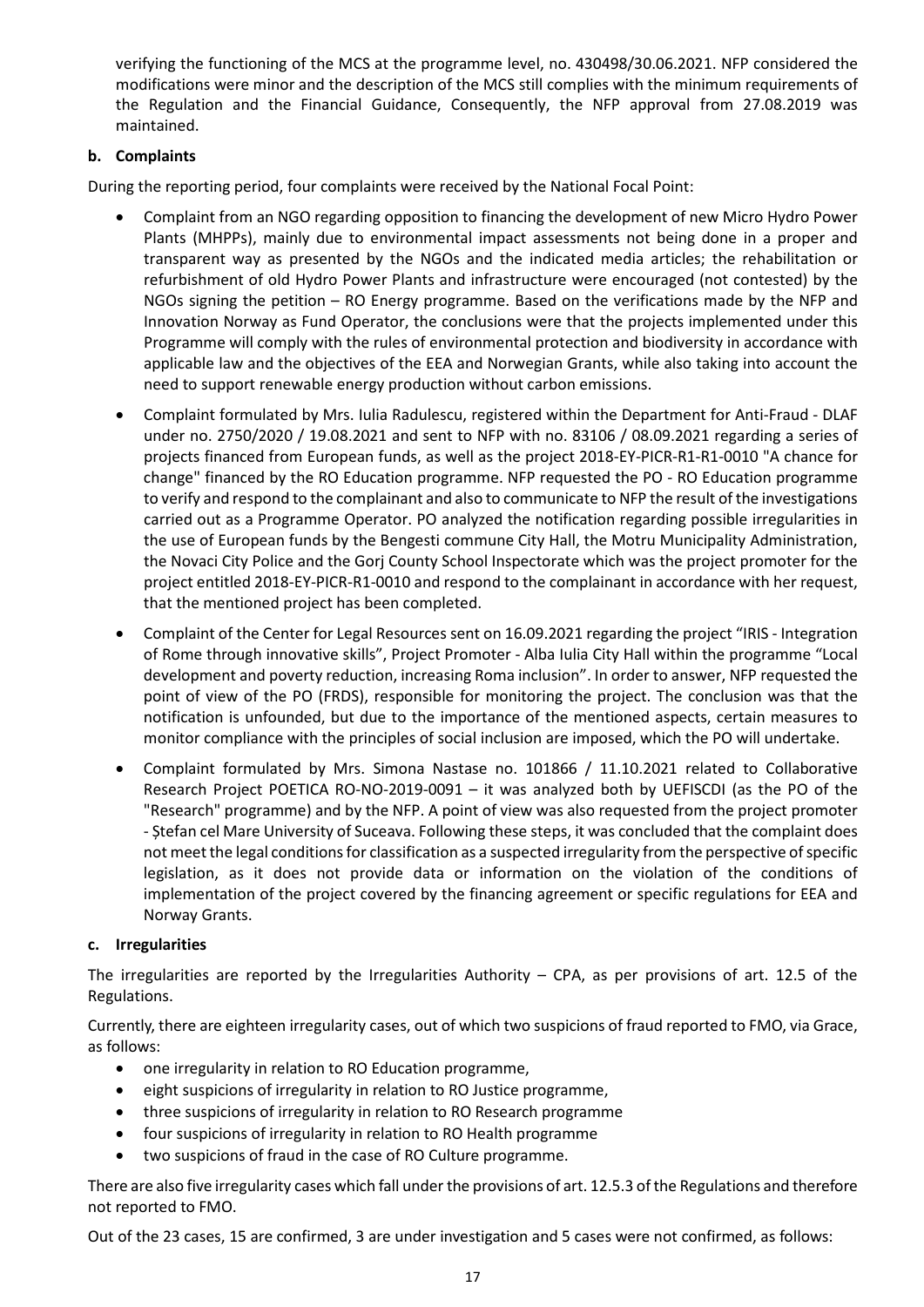## **3.1. CONFIRMED (15 cases):**

• **IR1** – *RO Education programme, Project name IDEEA – Inclusion, Dignity, Education, Equity, Aspiring (2018-EY-PICR-R1-0007\_IDEEA)* **- case closed,** reported to FMO in Q3 2019

On 02.07.2019, the project promoter – Bacau County School Inspectorate voluntarily requested the PO the termination of the contract no. 2018-EY-PICR-R1-0007 for the project IDEEA. The PP informed the PO that it was in a financial impossibility to start the project due to the fact that the advance received from PO (in amount of €60.851,20) was wrongfully enforced by seizure, being taken over by the Treasury due to debts following a trial lost by the PP for one of its previous projects.

The PO recovered from the PP the advance paid amounting to  $\epsilon$ 60,851.20 as per bank statement from 01.10.2019 fully **recovered and reflected in IFR**.

• **IR30** – *RO Justice programme, project name CHILD — [Children's Inclusion by Learning and Developing](https://grace.eeagrants.org/#/pli/view/9) RO-JUSTICE-0004,* reported to FMO in Q1 2020

The suspicion of irregularity was issued following the verification by the PO of the supporting documents related to the acquisition of a "Thermal power plant 32 KW package" included in the interim financial report no. 5 submitted by the PP - National Administration for Penitentiaries, for the period October, 1st – December, 31st, 2019, respectively the verification of the correct application of the procurement procedures in relation to Annex VI to the financing contract.

Following the verification, the PO discovered that the PP did not comply with the public procurement procedure included in the Public Procurement Plan (annex VI to the financing contract) for purchasing the thermal power plant 32 KW package (through direct acquisition instead of simplified procedure).

The control team issued the finding report 146/61932/2018/25.08.2020 and confirmed the irregularity for the amount of 2,491.73 lei (€534.36), **fully recovered and reflected in IFR.**

• **IR35** – *RO Research programme, management costs,* reported to FMO in Q2 2020

The suspicion of irregularity was issued following the verification made by Audit Authority during the audit mission in 2019. The suspected amount is in relation to the transport expenditure on the route Viena – Oslo – Timisoara incurred by PO, in April 2017.

Considering that the expenditure is incurred by the PO, the control authority within the Ministry of Finance (General Directorate for Financial and Economic Inspection) perform a control mission as per provisions of national legislation (the Emergency Ordinance 66/ 2011).

After verification, the finding report 5069/IFE/15.10.2020 was issued and confirmed the irregularity for the amount of 2,428.20 lei (€534.28), **fully recovered and reflected in IFR.**

• **IR36** – *RO Justice programme, project name [Judiciary Training and Capacity Building](https://grace.eeagrants.org/#/pli/view/6) RO-JUSTICE-0001,*  reported to FMO in Q2 2020

The suspicion of irregularity was issued following the PO verification of the supporting documents related to the Interim Financial Report No.3 submitted by the Project Promoter (The Superior Council of Magistracy) for the period July 1st - September 30th 2019, regarding the correct application of salary top ups for the project team members, in line with national legislation (Law 153/2017 on the remuneration of staff paid from public funds).

After verification mission was issued the finding report 116/62642/2018/20.10.2020 and confirmed the irregularity for the amount of 11,039.00 lei (€2,319.56), **fully recovered and reflected in IFR.**

• **IR40** – *RO Justice programme*, *project name Supporting the implementation of the Istanbul Convention in Romania RO-JUSTICE-0005*, reported to FMO in Q3 2020

The suspicion of irregularity is in relation to the correct application of salary increase percentages for the project team member, reported by the PP – National Agency for Men and Women Equality, as per provisions of Law no 153/2017 on the remuneration of staff paid from public fund, following the PO verifications.

The PO issued the suspicion of irregularity no 124/61710/2018/14.07.2020 and the control procedure was initiated. The control team appointed by order of the Minister of Justice issued the finding report no 177/61710/2018/04.11.2020 which confirmed the irregularity reported and applied a financial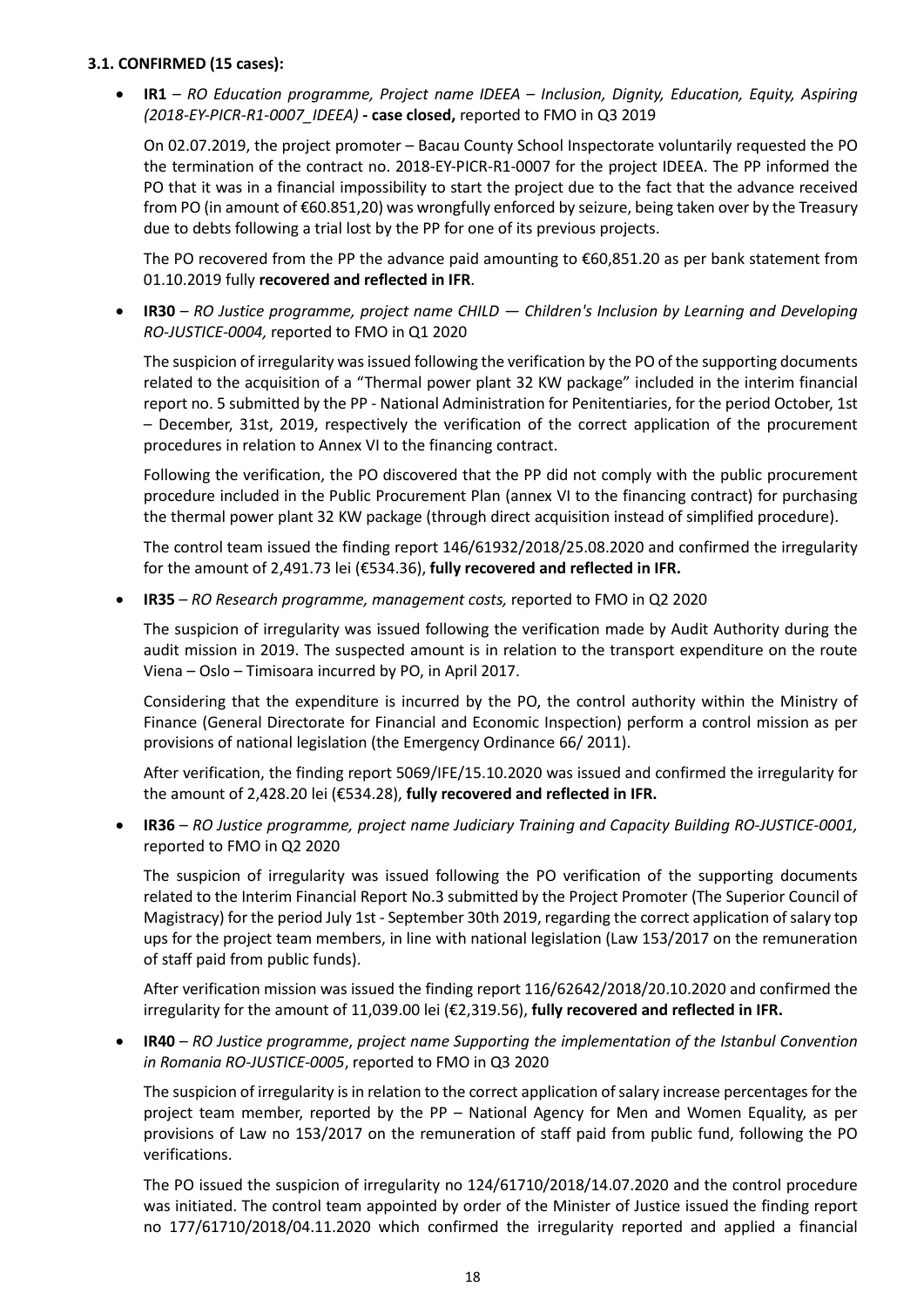correction of 7,021.60 lei (€1,476.65), representing non eligible expenditures related to the incorrect application of salary increase percentages for the project team members, **fully recovered and reflected in IFR.**

• **IR50 –** *RO Justice programme, project name project name CHILD — Children's Inclusion by Learning and Developing RO-JUSTICE-0004,* reported to FMO in Q4 2020

Following the audit carried out by the Audit Authority within the Ministry of Finance, the audit team identified a difference in the calculation of the salaries made by project partner (Targu Ocna Educational Center) and fully authorised by PO for the period January – April 2019, for 3 members of the project partner's team, based on the supporting documents and the national legal provisions (Government Decision no 325/ 2018).

The PO issued the suspicion of irregularity no 176/61932/2018/22.12.2020 and the control procedure was initiated.

Following the investigation of the irregularity suspicion, by the control team appointed by Order of Minister of Justice no 7477/C/ 28.12.2020, the finding report was issued which established a financial correction of 1.048 lei (€224.75), **fully recovered and reflected in IFR.** 

• **IR51 –** *RO Research programme, project name Next Generation Viral Hepatitis B and C vaccine development in plants and algae using advanced biotechnological tools RO-RESEARCH-0008,* reported to FMO in Q4 2020

The irregularity was discovered following the on the spot verification performed by the PO in relation to the project" Next Generation Viral Hepatitis B and C vaccine development in plants and algae using advanced biotechnological tools". The suspected amount is in relation to the invoice for an audit engagement paid by the partner National Institute for Medical Military Research Institute Cantacuzino, before the actual audit mission being performed by the external independent auditor.

The irregularity was confirmed by the finding report no 220/27.01.2021 issued by the control structure within the PO. The amount affected by irregularity is of 1.190 lei, (€249.88), **fully recovered and reflected in IFR**.

• **IR58 -** *RO Justice programme* **-** *project name:" Fighting Criminality and Corruption", RO-JUSTICE-0006,*  reported to FMO in Q1 2021

The irregularity was discovered following the PO verification of the supporting documents related to the acquisitions included in the PP's interim financial report no. 8 of the Prosecutor's Office attached to the High Court of Cassation and Justice for the period July - September 2020, respectively the verification of the correct application of the procurement procedures in relation to the public procurement plan of the project (Annex VI to the contract), and of the national procurement legislation.

Thus, subsequent to the verification of the said documents, the PO's procurement officer found that the selection of two specialized training experts was carried out by the Project Promoter (PP) in breach of the provisions of the financing contract, of the national procurement legislation, and of the Regulation for the implementation of the Norwegian Financial Mechanism 2014-2021.

The Project Promoter has paid in full on 14th of July 2021 the debit established as per finding report no. 140/96049/2018/14.06.2021, amounting to 5.367,05 lei (€1,153.44), representing 10% of the total value (53.670,50 lei) of the contracts concluded with two experts (contract no. 57 bis/24.07.2020 and contract no. 57/24.07.2020), **fully recovered and reflected in IFR.**

• **IR71 -** *RO Justice programme* **-** *project name:" Improving the Correctional Services in Romania by Implementing the Normality Principle – 4NORM(-ality)", RO-JUSTICE-0003,* reported to FMO in Q2 2021

The potential irregularity was discovered following the verification of the supporting documents related to the procurement of the feasibility study for the Moara Noua Ploiești Prison. Subsequent to the verification of the above-mentioned documents, the PO procurement officer found that the public procurement procedure conducted by the project partner, Ploiești Penitentiary, was carried out in breach of the national procurement legislation, as the selected offer did not comply with the requirements of the tender dossier as regards the required expertise.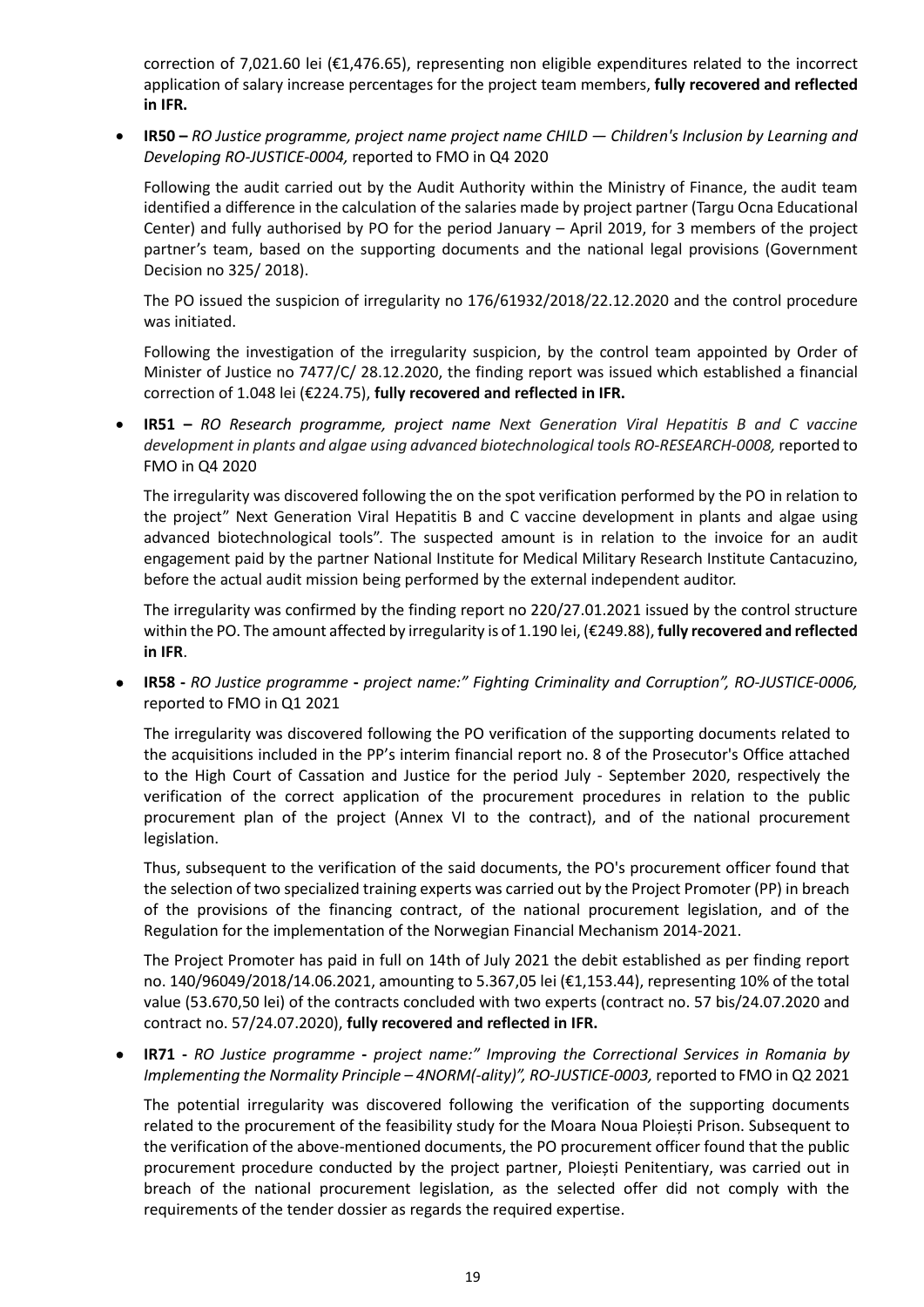The Project Promoter has paid, in full, on 05.10.2021 the debit established as per finding report no.174/61929/2018/ 06.09.2021, amounting to 2.320,50 lei (€491.39), representing 5% of the total value (46.410 lei) of the service contract no.39664/14.12.2020 concluded between the project partner (Ploieşti Penitentiary) and S.C. KAT CONCEPT SRL for carrying out the feasibility study for the Moara Nouă Ploieşti Prison, **fully recovered, to be reflected in IFR.**

• **IR85-** *RO Justice programme* **-** *project name:" Fighting Criminality and Corruption", RO-JUSTICE-0006,*  reported to FMO in Q3 2021

The suspected irregularity was identified by the PO's financial officer subsequent to the issuing of the finding report no. 140/96049/2018/14.06.2021 which confirmed the irregularity IR58 concerning the selection by the Project Promoter (PP), Prosecutor's Office attached to the High Court of Cassation and Justice (POHCCJ), of two experts, in breach of the national procurement legal framework, of the Regulation of the implementation on the Norwegian Financial Mechanism 2014-2021 and of the provisions of the financing contract concluded between the PO and the PP on the selection of experts/consultants for carrying out the project activities.

The finding report confirmed the irregularities reported and applied a financial correction of 10% to the total value of the contracts no. 247/10.06.2019, no. 247 bis/10.06.2019, no.33/23.06.2020, and 33 bis/23.06.2020, concluded between the PP and four specialised experts. The PP has paid the debit in full in amount of 6.440,46 lei (€1,329.71) on 13.12.2021, **fully recovered, to be reflected in IFR.**

• **IR74 -** *RO Health programme, predefined project PDP 4,* reported to FMO in Q2 2021

Suspected irregularity is in connection with violation of legal norms in the field of procurement for the acquisition through the simplified procedure of database development services, research and monitoring of the activity, patient support programs.

The finding report confirmed the irregularities reported in amount of 66,963.62 lei (approx. €14,093.15**), not yet recovered**, **to be reflected in IFR.**

• **IR86 -** *RO Health programme, predefined project PDP 4,* reported to FMO in Q3 2021

Suspected irregularity is in relation to violation of the provisions of the financing contract - subsequent amendments to the budget allocated.

The control team within the PO issued the finding report, which confirmed the irregularity and a correction was set in amount of 88,334.99 lei (approx. €18,590.97). The PP paid the debit, **fully recovered, to be reflected in IFR.**

Moreover, there are **three irregularity cases** confirmed: two under RO Justice programme which fall under the provisions of art. 12.5.3 b) of the Regulations and one under RO Home Affairs programme which fall under the provisions of art. 12.5.3 c) of the Regulations, therefore **not reported to FMO**, as follows:

*1) Project name:" Supporting the implementation of the Istanbul Convention in Romania" RO Justice*

The suspected irregularity was discovered following the verification of the supporting documents related to the expenses included in the financial intermediary reports no. 2 and 3 submitted by the project promoter for the periods April - June 2019 and July-September 2019, respectively of the documents corresponding to the enterprise contract no. 1 /15.04.2019 concluded by the PP, having a total value of 29,376.9 lei (VAT included).

The procedure for the investigation of the suspicion of irregularity was finalized in accordance with the provisions of the applicable law, the finding report was issued and the irregularity was confirmed for the amount of 12,241 lei (€2,574.29), **fully recovered and reflected in IFR.**

# *2) Project name:" Fighting Criminality and Corruption" RO Justice*

The suspicion of irregularity was discovered following the verification of the supporting documents related to the acquisitions included in the interim financial report no. 3 submitted by the project promoter for the period April - June 2019, respectively the ex post verification of procurement procedures attached to the report. The procedure for the investigation of the suspicion of irregularity was finalized in accordance with the provisions of the applicable law, the finding report was issued and the irregularity was confirmed for the amount of 17,802.01 lei (€3,825.84), **fully recovered and reflected in IFR.**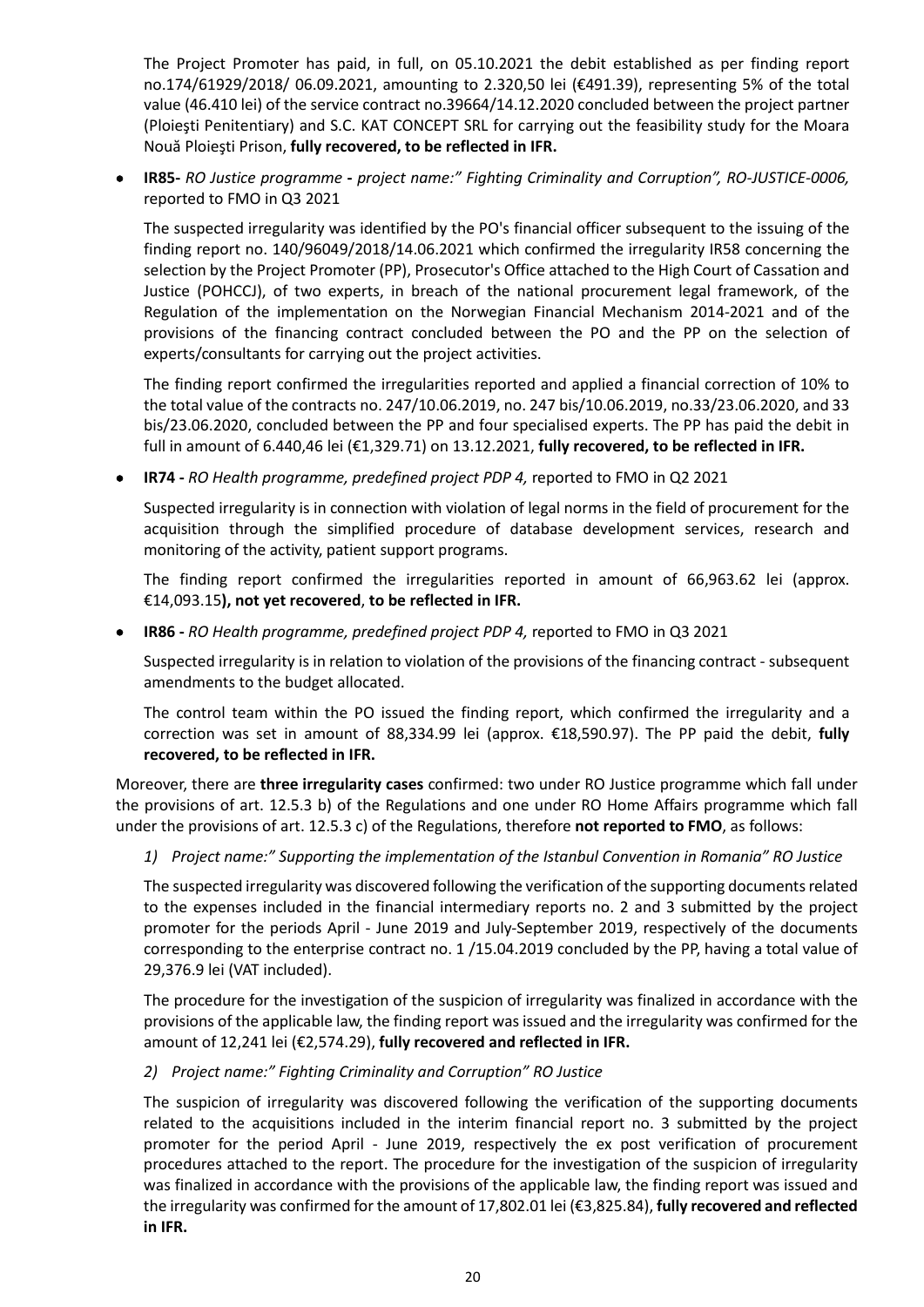# *3) Project name:" PDP 1" RO Home Affairs*

The suspicion of irregularity was discovered following the verification of the supporting documents related to the public procurement for international air transport tickets. The procedure for the investigation of the suspicion of irregularity was finalized in accordance with the provisions of the applicable law, the finding report was issued and the irregularity was confirmed for the amount of 1,823.61 lei (€3,825.84), **fully recovered and to be reflected in IFR.**

# **3.2. UNDER INVESTIGATION (3 cases):**

• **IR34 –** *the suspicion of fraud is in relation to RO Culture programme, project name DIRECT C – Developing Regional Initiatives for Education and Culture through Knowledge Transfer,* reported immediately to FMO in August 2020

The suspicion of fraud relates to the fact that the project is subject to double financing by RO CULTURE and another public granting programme financed by AFCN (National Administration for Cultural Funding, Romania), namely the 2 projects are characterized by identity of objectives, activities, indicators and expenditures. ln addition, the identical activities of both projects are implemented at the same time.

Therefore, PO considers that PP was ineligible upon the signature of the Project Contract.

The implementation of the project granted through RO-CULTURE (i.e, payments, project implementation etc.) has been suspended. Also, PO decided to unilaterally cancel the project contract and recover the advance payment together with the interest rate, calculated according to the de minimis aid regulations. This is a pending procedure.

There is no information related to the judicial investigation of Buftea Prosecutors Office and Bucharest Prosecutors Office, district 3 up to now.

However, no advance payment in relation to this project has been included in an IFRs submitted to FMO.

The debt was recovered 256,043.97 lei (advance payment) (approx €52,012.91) **no funds reported in IFR.** 

• **IR73** *– RO Health programme, predefined project PDP 4,* reported to FMO in Q2 2021

The potential irregularity was identified by NFP following a whistle blowing notification, being in relation to public procurement procedures – purchase of a magnetic resonance imaging apparatus in amount of 4,586,260 lei (approx €931,655.39), **to be reflected in the IFR**. The suspicion of irregularity is currently under investigation by the PO control team.

• **IR76 -** *the suspicion of fraud is in relation to RO Culture programme, project name Animation Bucharest International Film Festival* reported immediately to FMO in November 2021

The irregularity is actual. PO detected that:

a) the PP violated the legal and contractual obligation to open an account dedicated to the project and made unjustified and illegal transfers from the account in which it received the advance transferred by PO to another bank account of ABI FOUNDATION, and then the latter account in a bank account of the legal representative of the organization. Given that PP did not provide evidence of the clear traceability of the advance payment received, the PO considered that these elements are reasonable indications of the use of the non-reimbursable financial support for other purposes than those for which it was granted, i.e. indications of fraud.

b) the PP usually modified/replaced documents following requests for clarifications addressed by the PO. Also, there was a situation of falsification of employees' signatures on all supporting documents related to the reporting period - individual employment contracts, job descriptions, payment orders, etc.

c) PP made several payments in cash. Thus, taking into account the recurrent negative balance per project in the cash register, the PO considered that these elements constitute reasonable indications of receipts, respectively fictitious payments, respectively indications of fraud.

The advance payment that PP has received is of 594,594 LEI (€123,160.45 April 2020 InforEuro exchange rate).

### **3.3. NOT CONFIRMED (5 cases):**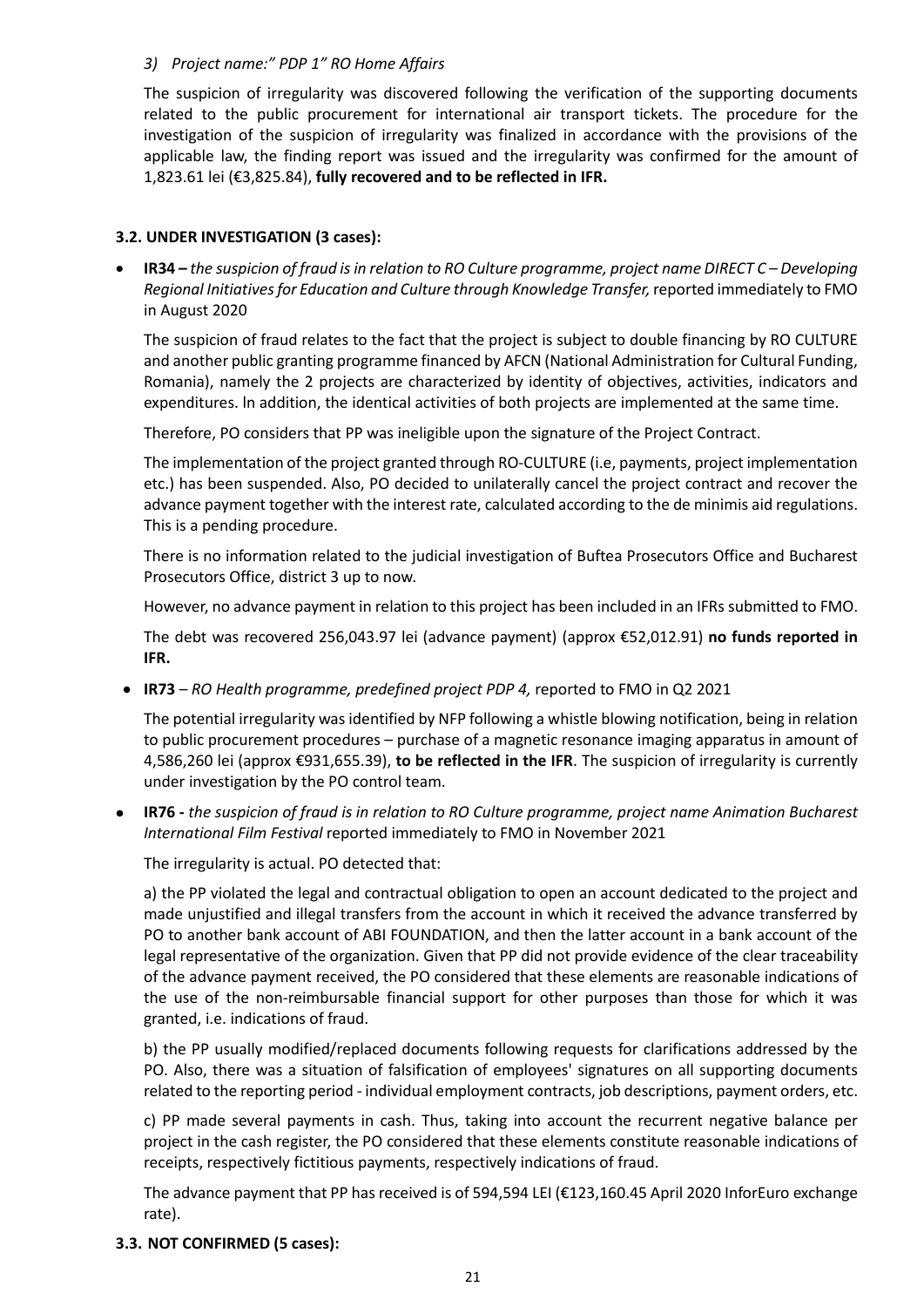• **IR39** *– RO Justice programme***,** project name *Improving the correctional services in Romania by implementing the normality principle - 4NORM (—ality) RO-JUSTICE-0003,* reported to FMO in Q3 2020

Following the verification of the supporting documents on the procurement of consumables by the project partner, Constanta Poarta Alba prison, submitted to the PO for verification by the PP, National Administration of Penitentiaries, the PO identified a suspicion of irregularity.

The suspicion of irregularity is in relation to non-compliance of the national public procurement legislation by the project partner with regard to the tender procedure for the purchase of the consumables (from drafting the tender documentation till the conclusion of the framework agreement).

The PO issued the suspicion of irregularity no 92/61929/2018/06.08.2020 and the control procedure was initiated.

The control team appointed by order of the Minister of Justice issued the finding report no 111/61929/2018/18.11.2020 which did not confirm the irregularity suspicion. Although some provisions of the national procurement legislation have been partially breached, it had no financial impact and thus, according to the national legislation, no irregularity exists.

The control team issued the finding report no 111/61929/2018/18.11.2020 which did not confirm the irregularity suspicion. As no irregularity was identified, **no amounts are expected to be recovered.**

• *Suspicion of Irregularity – RO Health programme, under predefined project PDP 4,* which fall under the provisions of art. 12.5.3 b) of the Regulations, therefore not reported to FMO

The control team within the PO issued the finding report no 643/22.10.2020 which did not confirm the irregularity suspicion. The report was sent to the PP on 22.10.2020. As no irregularity was identified, **no amounts are expected to be recovered.**

• **IR72** – *RO Research programme, project name " Monitoring and risk assessment for groundwatersources in rural communities of Romania"*

The suspicion of irregularity was discovered following the verification performed by the PO in relation to the annual report no.137EEA/24.02.2021, in connection with travel costs/ indirect costs – costs related to the international travel of one project team member, which was not documented and justified correctly. The control team issued the finding report no 1885/ 21.07.2021, which did not confirm the irregularity suspicion. As no irregularity was identified, **no amounts are expected to be recovered.**

• **IR87 -** *RO Health programme, predefined project PDP 8,* reported to FMO in Q3 2021

The suspected irregularity is in connection with carrying out and finalizing an employment procedure outside the organizational chart. The control team issued the finding report no 70/ 14.01.2022, which did not confirm the irregularity suspicion. As no irregularity was identified, **no amounts are expected to be recovered.**

• *Suspicion of Irregularity – RO Research, under project EEA-RO-NO-201800126,* which fall under the provisions of art. 12.5.3 c) of the Regulations, therefore not reported to FMO

The control team within the PO issued the finding report no 1995/02.08.2021 which did not confirm the irregularity suspicion. The report was sent to the PP on 21.07.2021. As no irregularity was identified, **no amounts are expected to be recovered.**

Moreover, there are **six suspicions of irregularities** that have not yet been reported to the FMO because there were received during Q4 2021 and Q1 2022 (2 for RO Justice programme, 2 for RO Research, one for Bilateral Fund and one for RO Culture). These cases will be reported by end of February 2022 and May 2022, via Grace.

### **7. Audit**

In the reporting period, the Audit Authority performed the following activities:

- finalization of the audit mission started in 2020 regarding the Verification of the expenditure declared until 31.12.2019 within the Education, scholarships, apprenticeship and youth entrepreneurship Programme;
- performance of the system audit missions for the National Focal Point, Certifying Authority / Irregularities Authority, the Bilateral Relations Fund, the Technical Assistance Fund and 4 Programmes: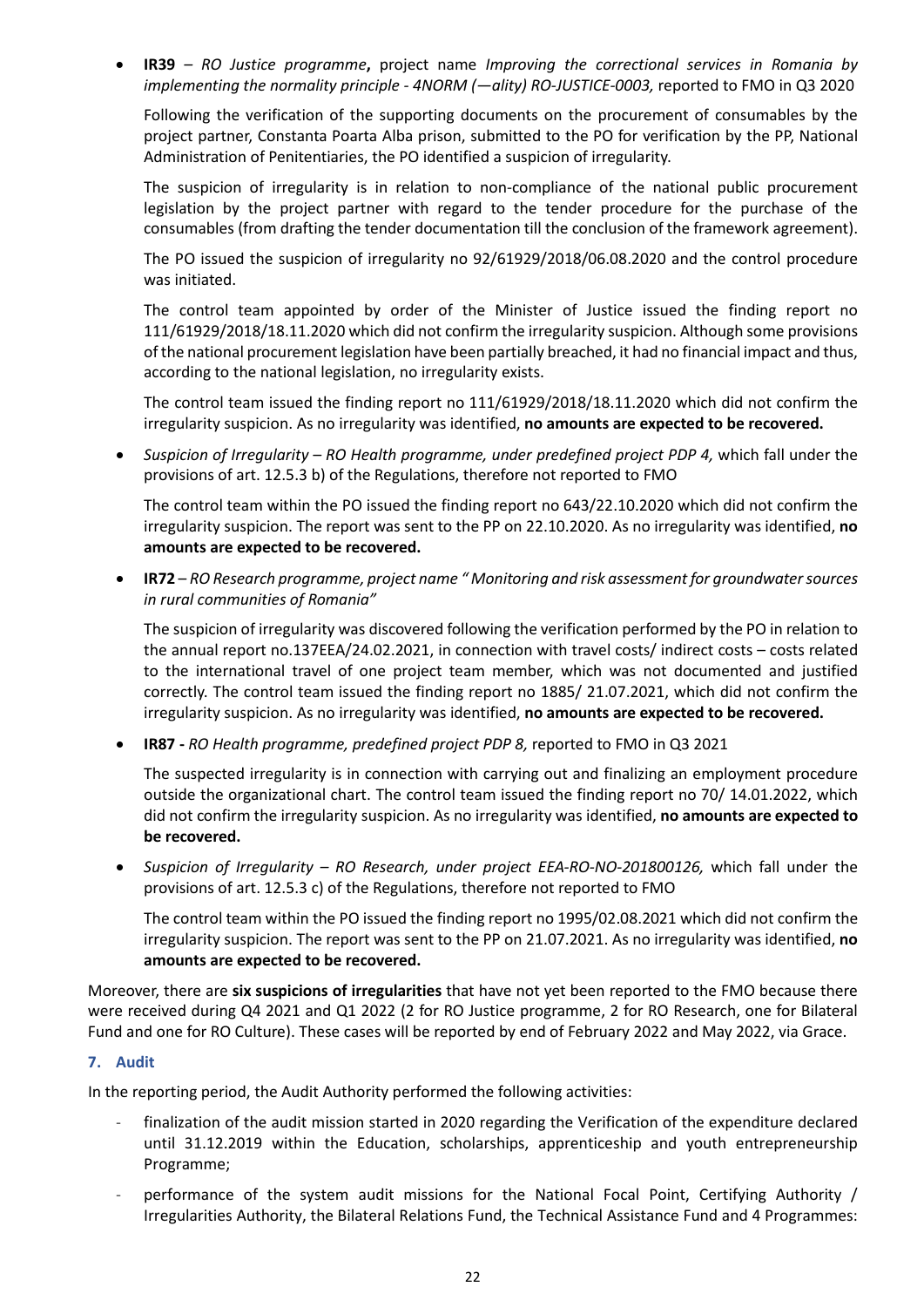Research, Cultural entrepreneurship, cultural heritage and cultural exchange, Home Affairs and European public health challenges;

As a result of the verifications carried out during the system audit missions the Management and Control Systems implemented for the Programmes: Research, Cultural entrepreneurship, cultural heritage and cultural exchange, Home Affairs and the Funds for Technical Assistance and Bilateral Relations, were included in Category 2 - *Works, but some improvements are needed* and the European public health challenges Programme in Category 3 - *Works partially, substantial improvements are needed*.

performance of the operational audit missions for 4 programmes: Research, Cultural entrepreneurship, cultural heritage and cultural exchange, Home Affairs and European public health challenges and 2 Funds: Technical Assistance and Bilateral Relations;

Following the verifications carried out on the samples selected for the expenditures authorized and certified, the AA identified ineligible expenditure as mentioned in the table below.

revision of the audit manual for EEA and Norway Financial Mechanisms 2014-2021.

The initial version of the audit manual has been revised based on the approved audit strategy, FMO guidelines and AA's experience and was approved by the management of the Ministry of Finance on 01.04.2021.

- starting system audit missions according to the 2022 annual audit plan for National Focal Point, Certifying Authority / Irregularities Authority and 3 Programmes: Research, Education, scholarships, apprenticeship and youth entrepreneurship and European public health challenges;
- submission of the annual audit report and the audit opinion;

The annual audit report setting out the findings of the audits carried out by the AA and the global audit opinion were uploaded in GrACE System. The audit opinions issued by the AA for each Programme and the value of the eligible and ineligible expenditures identified are presented in the table below:

| Programme                       | <b>Audited</b><br>period    | <b>Total eligible</b><br>expenditures<br>(RON) | <b>Total ineligible</b><br>expenditures<br>(RON) | <b>Total error</b><br>rate | General<br>level of<br>assurance | <b>Audit opinion</b> |
|---------------------------------|-----------------------------|------------------------------------------------|--------------------------------------------------|----------------------------|----------------------------------|----------------------|
| Education                       | 13.10.2016<br>$-31.12.2019$ | 1,889,448.53<br>(E403, 575)                    | 3,834.00<br>(E812)                               | 0.44%                      | High                             | Unqualified          |
| Research                        | 13.10.2016<br>$-31.12.2020$ | 12,162,980.47<br>(E2, 532, 783.22)             | 27,439.95<br>(E5, 706.48)                        | 0.43%                      | High                             | Unqualified          |
| <b>Home Affairs</b>             | 13.10.2016<br>$-31.12.2020$ | 3,100,140.84<br>(€646,935.75)                  | $\mathbf{0}$                                     |                            | High                             | Unqualified          |
| Health                          | 13.10.2016<br>$-31.12.2020$ | 1,311,873.44<br>(€274,259.79)                  | 0                                                |                            | Medium                           | Unqualified          |
| Culture                         | 14.10.2016<br>$-31.12.2020$ | 9,341,514.58<br>(E1, 965, 328.24)              | 13,001.00<br>(E2, 697.95)                        | 0.12%                      | High                             | Unqualified          |
| Bilateral<br>Relations<br>Fund  | 13.10.2016<br>$-31.12.2020$ | 6,398,038.74<br>(E1, 343, 734.49)              | 0                                                |                            | High                             | Unqualified          |
| Technical<br>Assistance<br>Fund | 13.10.2016<br>$-31.12.2020$ | 1,826,623.68<br>(€384,503)                     | 0                                                |                            | High                             | Unqualified          |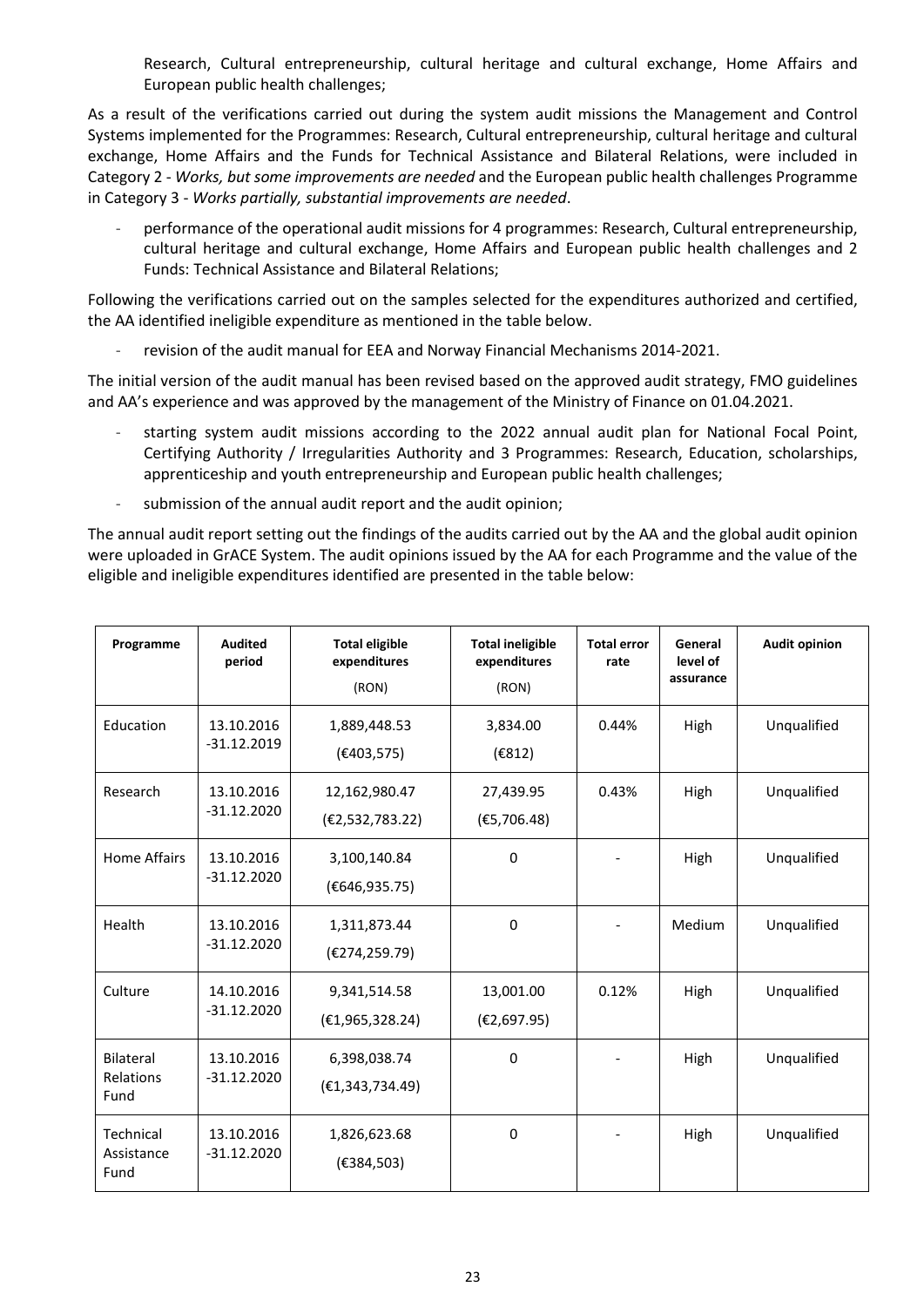# **8. Communication**

Due to the Covid situation, all communication activities were affected during the reporting period and the main communication events were postponed, but were adapted to the online communication environment, using digital tools to achieve our objectives.

The main communication tools used by the NFP have been the eeagrants.ro website, as well as the Facebook and Instagram accounts of the EEA and Norway Grants in Romania.

The web page eeagrants.ro and the "Granturi SEE & Norvegiene" Facebook account were used to provide news on important events such as Programme launching, calls for proposals and also information on the remaining grants at programme level and the status of the EEA and Norway Grants 2014-2021 at the end of the year.

Updates were constantly made on the website with information and press releases with the occasion of relevant events in Programmes –31 articles. The web page was accessed by 55,129 users (with a number of 54,905 new users) with the following results:

- page views: 347,423
- number of pages/sessions: 4 pages
- avg. session duration: 03:00 min
- 83% new visitors, 17% returning visitors.

The dedicated Facebook page "Granturi SEE & Norvegiene", launched in May 2016, was constantly updated with postings on relevant news, events, information on calls for proposals and photographs related to programmes and projects, achieving the following results: 6032 followers and 5236 likes. In the reporting period, 65 new posts were published on Facebook.

Also, an Instagram account was created (eea\_norway\_grants\_romania) with 80 followers and 15 posts so far.

Regarding the transparency of the articles posted by the Programme Operators on social media, the NFP recommended to be tagged in all of the posts, in order to be informed in real time and to monitor actively the communication activities at PO's level.

The communication group established with Programme Operators, relevant news and events on the Programmes are timely distributed and published also on the NFP website and Facebook account.

Also, the NFP communication officer participated on a monthly basis at the meetings with the FMO representative, in order to keep updated about the progress of the communication activities at NFP level and to discuss about the potential obstacles occurred in the process.

The NFP will continue to actively promote the EEA and Norway Grants. Reinforcing social media and working on the website will highlight the projects more frequently and the result will be an interactive communication by bringing our network closer.

### **9. Monitoring and evaluation**

a. Monitoring

The NFP has ensured the permanent monitoring of the programmes through quarterly progress reports, annual programme reports, technical meetings, participating at the meetings of the Cooperation Committees and of the Selection Committees as observers, as well as permanent contact with the POs in order to be able to take corrective measures were needed.

The NFP has constantly followed and assisted in the activities performed by POs – assessing the calls for proposals, assessing the predefined projects, fulfilment of PA conditions and any necessary PA modifications, communications duties, etc.

The NFP also keeps updated information on the following topics, based on the reports from POs: payment made/authorized by POs (monthly), contracting status, implementation of the Fund for Bilateral Relations at Programme Level, information regarding the objective of improvement of the situation for the Roma population, etc.

The on-the-spot monitoring visits at the level of POs and projects will be performed, depending on the evolution of the COVID- 19 pandemic.